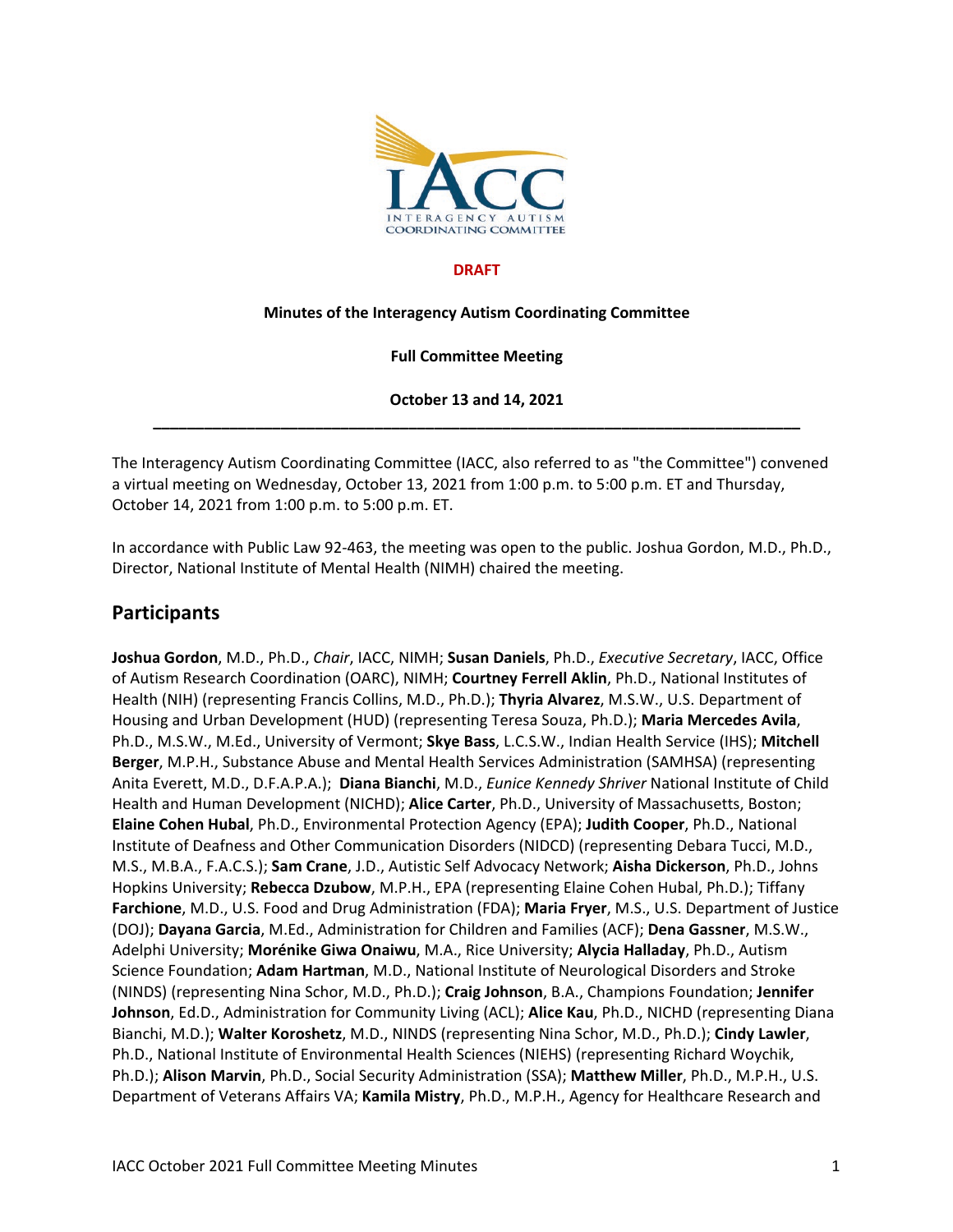Quality (AHRQ); **Yetta Myrick**, B.A., DC Autism Parents; **Lindsey Nebeker**, B.A., Freelance Presenter/Trainer; **Valerie Paradiz**, Ph.D., Autism Speaks; **Scott Patterson**, Ph.D. HSPP, (VA) (representing Matthew Miller, Ph.D., M.P.H.); **Jenny Mai Phan**, Ph.D., University of Wisconsin-Madison; **Joseph Piven**, M.D., University of North Carolina - Chapel Hill; **JaLynn Prince**, B.F.A., Madison House Autism Foundation; **Lauren Raskin Ramos**, M.P.H., Health Resources and Services Administration (HRSA); **Susan Rivera**, Ph.D., University of California, Davis; **Scott Michael Robertson**, Ph.D., U.S. Department of Labor (DOL) (representing Jennifer Sheehy, M.B.A.); **Robyn Sagatov**, Ph.D., M.H.S., R.D.N., AHRQ (representing Kamila Mistry, Ph.D., M.P.H.); **Nina Schor**, M.D., Ph.D., NINDS; **Stuart Shapira**, M.D., Ph.D., CDC (representing Georgina Peacock, M.D., M.P.H., F.A.A.P.); **Jennifer Sheehy**, M.B.A., DOL; **Matthew Siegel**, M.D., Tufts University; **Cornelia Sigworth**, M.S., DOJ (representing Maria Fryer, M.S.); **Ivanova Smith**, B.A., University of Washington; **Martine Solages**, M.D., FDA (representing Tiffany Farchione, M.D.); **Teresa Souza**, Ph.D., HUD; **Hari Srinivasan**, University of California, Berkeley; **Jodie Sumeracki**, B.A., Centers for Medicare and Medicaid Services (CMS); **Helen Tager-Flusberg**, Ph.D., Boston University; **Julie Lounds Taylor**, Ph.D., Vanderbilt University; **Debra Tidwell-Peters**, M.A., SSA (representing Alison Marvin, Ph.D.); **Debara Tucci**, M.D., M.S., M.B.A., F.A.C.S., NIDCD; **Anna Tschiffely**, U.S., Department of Defense (DoD) (representing Nicole Williams, Ph.D.); **Paul Wang**, M.D., Simons Foundation; **Larry Wexler**, Ed.D., U.S. Department of Education (ED); **Stephen Whitlow**, J.D., Gateway Transition Center; **Nicole Williams**, Ph.D., DoD.

## **DAY ONE**

## **Welcome**

**Joshua Gordon, M.D., Ph.D.,** Director, NIMH and *Chair*, IACC **Susan Daniels, Ph.D.,** Director, OARC, NIMH; *Executive Secretary*, IACC; and Acting National Autism Coordinator

Dr. Joshua Gordon welcomed attendees to the meeting. He noted that Dr. Francis Collins, NIH Director, will step down from his position by the end of 2021. His support for the Committee's mission will be missed.

Dr. Susan Daniels said that she received some small corrections to the July 2021 meeting minutes and the Committee voted to approve the minutes.

## **Introductions of IACC Members**

**Susan Daniels, Ph.D.** Director, OARC, NIMH; *Executive Secretary*, IACC; and Acting National Autism Coordinator **Joshua Gordon, M.D., Ph.D.,** Director, NIMH and *Chair*, IACC

Dr. Daniels invited two public members who were unable to attend the July Full Committee Meeting to introduce themselves.

Ms. Yetta Myrick is a parent of a youth who was diagnosed with autism, intellectual disability, and attention deficit hyperactivity disorder (ADHD). She is the president and founder o[f D.C. Autism Parents](https://dcautismparents.org/)  [\(DCAP\),](https://dcautismparents.org/) an organization created to connect with other families experiencing challenges in navigating services and resources for their children. She is the Centers for Disease Control and Prevention (CDC)'s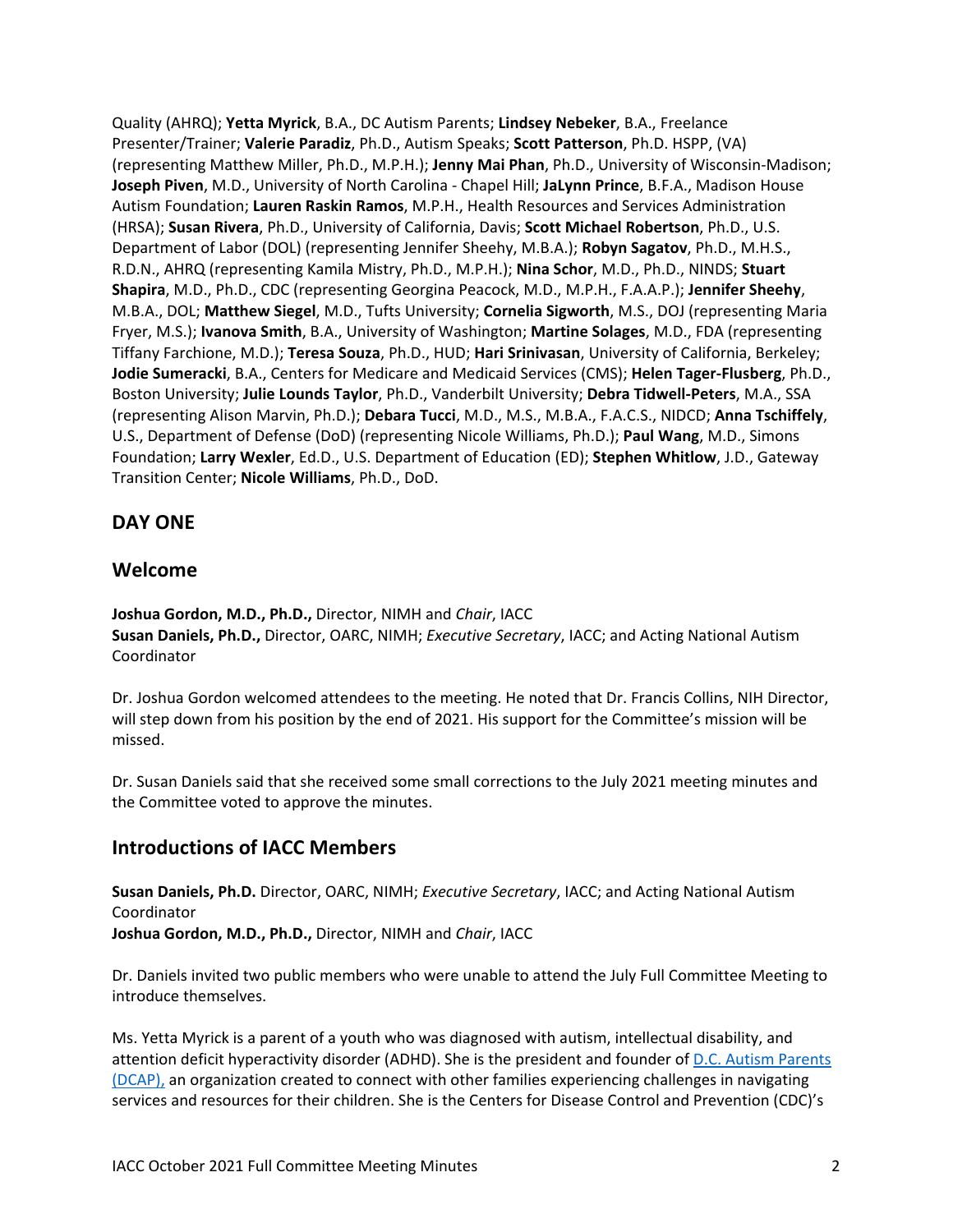[Act Early Ambassador](https://www.cdc.gov/ncbddd/actearly/about-initiative.html#ambassadors) to DC. She is leading the DC Act Early COVID-19 Response Team. Act Early aims to equip families with the resources necessary to monitor their child's development, engage with providers, and receive early services and supports. Ms. Myrick also noted that she chairs the Developmental Monitoring, Screening, and Evaluations Subgroup of the [DC Autism Collaborative.](https://childrensnational.org/advocacy-and-outreach/child-health-advocacy-institute/community-mental-health/mental-health-initiatives-and-activities/dc-autism-collaborative) The Collaborative is a multidisciplinary public-private coalition of stakeholders who aim to address barriers to care and advocate for solutions that facilitate access to high-quality diagnosis, treatment, and coordinated care. In addition, Ms. Myrick is a parent, educator, and advocate on the [ECHO Autism Hub](https://childrensnational.org/departments/center-for-neuroscience-and-behavioral-medicine/programs-and-services/center-for-autism-spectrum-disorders/resources-for-providers)  [Team](https://childrensnational.org/departments/center-for-neuroscience-and-behavioral-medicine/programs-and-services/center-for-autism-spectrum-disorders/resources-for-providers) at the Center for Autism Spectrum Disorders at Children's National Hospital. She emphasized that people across the autism spectrum deserve equal representation in research, especially those of color, of low socioeconomic status, non-English speaking populations, and from historically underserved and underrepresented backgrounds.

Mr. Stephen Whitlow is a father to a 21-year-old son with autism. In 2005, he and his wife established a small non-profit organization called Gateway Transition Center to provide transition services to young adults in the Baton Rouge, Louisiana area. Gateway Transition Center has expanded to include services such as pre-employment and residential facilities. Gateway has been taken over by [Merakey,](https://www.merakey.org/) a multistate non-profit services provider. Mr. Whitlow now serves as their Transition Director.

Dr. Gordon noted that the Committee is working to improve their capacity for enabling attendees with verbal communication challenges to participate in the meeting. He encouraged anyone who encounters difficulties to contact him or Dr. Daniels directly.

# **Update from U.S. Department of Labor and Celebration of National Disability Employment Awareness Month**

**Taryn Williams, M.A.,** Assistant Secretary, Office of Disability Employment Policy, DOL

Ms. Taryn Williams provided an update from the U.S. Department of Labor (DOL) in recognition of [National Disability Employment Awareness Month \(NDEAM\).](https://www.dol.gov/agencies/odep/initiatives/ndeam) She explained that the [Office of Disability](https://www.dol.gov/agencies/odep)  [Employment](https://www.dol.gov/agencies/odep) Policy (ODEP) at the DOL was established in 2001 to ensure that there was a federal agency to work across agencies, programs, and sectors, to increase employment opportunities for people with disabilities.

NDEAM is held each October. It is an awareness campaign that honors the varied and many contributions of people with disabilities to the nation's workplace and economy. Ms. Williams briefly reviewed the history of NDEAM, which began in 1945 when Congress declared the first week of October to be "National Employ the Physically Handicapped" week. The word "physically" was dropped in 1962 to acknowledge all people with disabilities. In 1988, Congress expanded the week to the entire month and changed the name to NDEAM.

One of ODEP's top priorities has been to ensure a disability-inclusive COVID-19 response and recovery effort, reflected in the 2021 NDEAM theme: "America's Recovery, Powered by Inclusion." While ODEP spearheads NDEAM, the true spirit of the awareness month is driven by advocates across the country, from individuals to organizations to federal agencies. NDEAM is an optimal time to educate the nation about the importance of ensuring that all Americans—including those with disabilities—can put their skills and talents to work. To this end, ODEP makes publicly available several materials such as posters,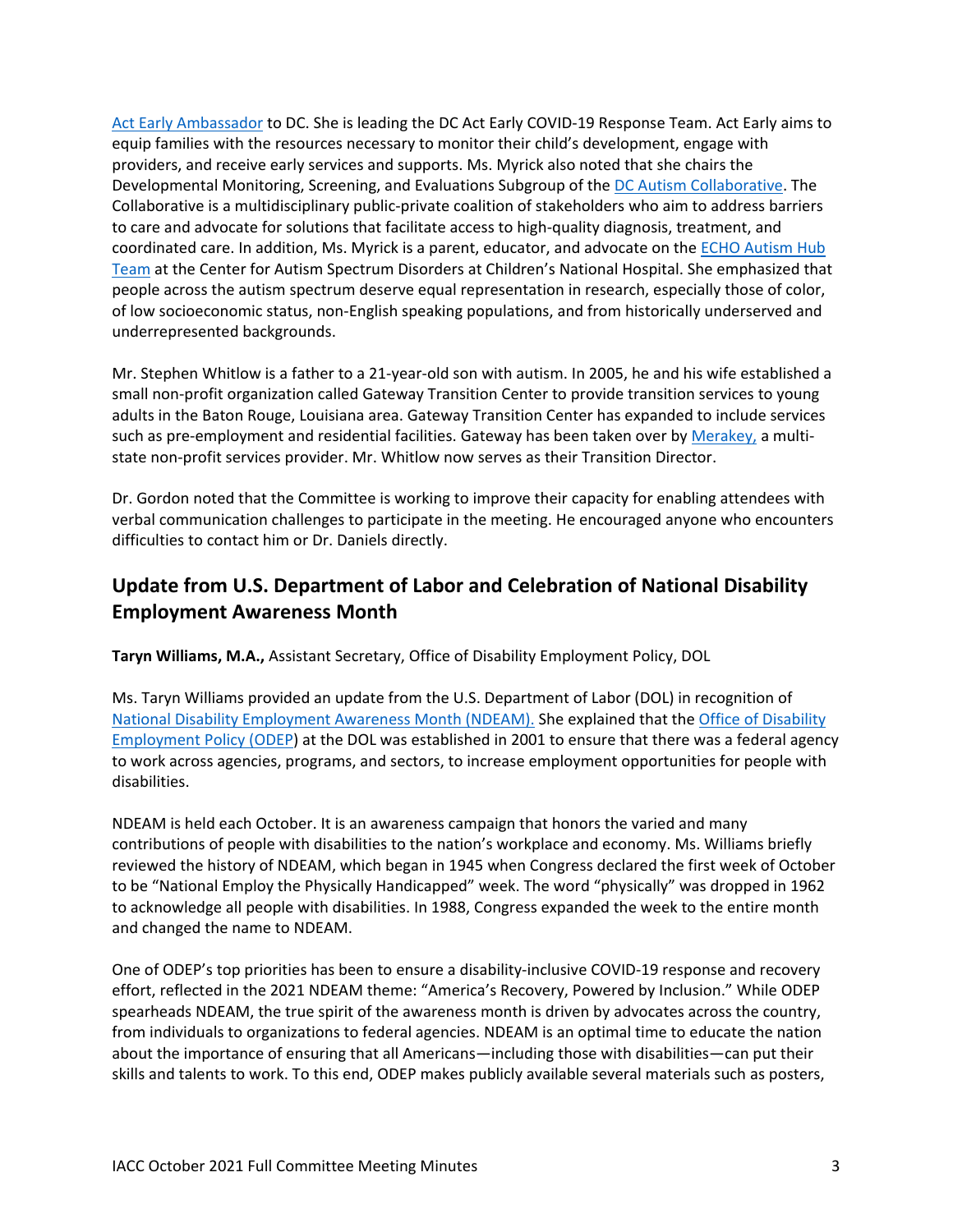newsletters, documents, and other educational tools at [https://www.dol.gov/agencies/odep/initiatives/ndeam.](https://www.dol.gov/agencies/odep/initiatives/ndeam)

The NDEAM webpage also provides 31 ideas for honoring disability employment. One idea is to encourage employers and advocates to hold discussions with colleagues and friends to talk about NDEAM. Another idea is to develop trainings for supervisors on how to create a disability-friendly workplace. This year, ODEP also offered a social media toolkit with a range of ready-to-use materials, including NDEAM advocate spotlights from diverse backgrounds.

Additionally, ODEP recently launched a research project on supporting employment for young adults on the autism spectrum. This project was initiated in response to a request by Congress in fiscal year (FY) 2021. The three-year \$2.1 million contract was awarded to Mathematica and officially launched in August 2021. The project will examine strategies that promote workplace learning, gainful employment, and career pathways for autistic young adults using listening sessions, surveys, and other methods. The aim of the study is to improve employment outcomes for autistic young adults. The findings will also inform the work of ODEP regarding people on the autism spectrum of all ages. The study places special emphasis on autistic people who have diverse communication styles, support needs, and demographic backgrounds.

#### **Committee Discussion**

Dr. Gordon thanked Ms. Williams for her presentation. Dr. Kamila Mistry asked about quantitative and qualitative aspects of the study. She asked if they were using focus groups or interviews, and how they were sampling different populations. Ms. Williams answered that ODEP is working with the contractor to finalize the workplan, which will include the full design and further detail on quantitative analyses. Qualitative analyses will focus primarily on listening sessions, although there may be an opportunity to conduct individual interviews. Dr. Mistry expressed her appreciation for the project.

Ms. Dena Gassner asked about the ages of the study participants. Ms. Williams explained that the study will include young adults aged 16-24 years. Ms. Gassner pointed out that diagnostic delays among marginalized populations, diagnostic trauma, and medical maltreatment can lead to inconsistent employment. This may necessitate the examination of underemployment among more senior adults currently struggling to secure employment. She also asked whether autistic researchers would collaborate on the study as researchers rather than as participants. Ms. Williams responded that the team has already convened a group of experts that includes autistic advocates and researchers as part of the launch of the study. The study will continue to focus on the young adult age group as mandated by Congress, but Ms. Williams noted that their findings may have important implications for other age groups.

Ms. Sam Crane expressed her excitement about the study.

Ms. Ivanova Smith pointed out that many autistic people seeking employment cannot access job coaches and consultants. These services often require the individual to have a low IQ score, posing challenges for autistic people with IQ in the borderline range or above. Accessing these services also requires executive functioning skills, something that many autistic people struggle with. Ms. Smith asked if there is room to make job coaches more accessible to autistic people who have average of above IQ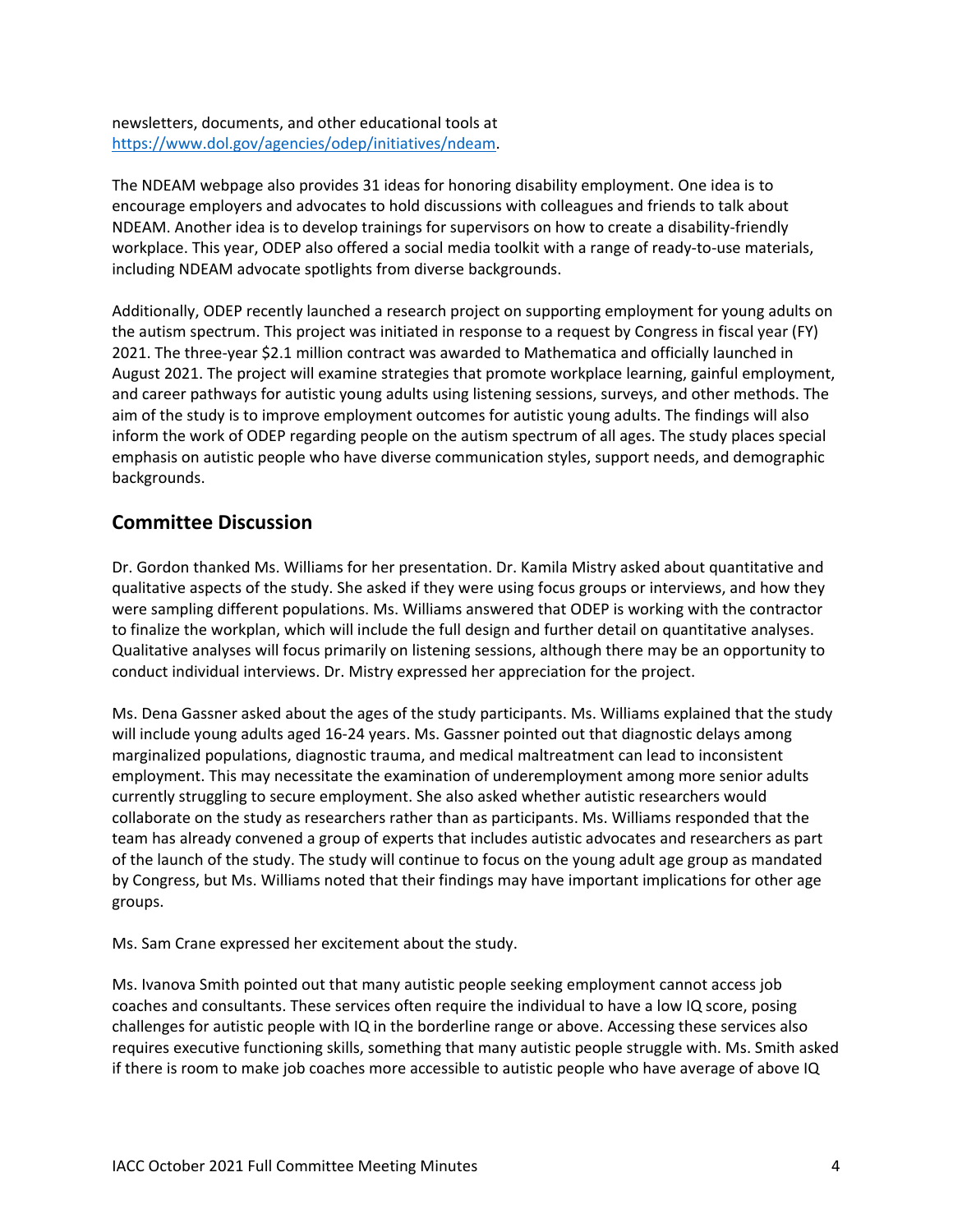scores. Ms. Williams appreciated Ms. Smith's input and said that the team hopes to better understand these types of issues.

Mr. Hari Srinivasan noted that many autistic people enter education late and thus may enter employment later as well. Consequently, the target age range for this study may only include those who followed neurotypical timelines, leaving behind the majority. He felt that the age range should expand up to 35 years old. Ms. Williams said that she would take his feedback to the contractors.

Ms. Myrick asked about community outreach efforts, particularly for historically underrepresented groups. Ms. Williams said the team has not yet finalized the outreach strategy but reiterated that equity for marginalized communities is a priority for the project and across ODEP and DOL more broadly. The inclusion of people who are racial or ethnic minorities or have other intersectional identities is a critical part of how they will design the project.

Dr. Scott Robertson added that ODEP values collaboration and is working to ensure that Mathematica receives input and feedback from the Committee. While Congress has directed ODEP to study a younger population, lessons from this project will apply across age ranges and to people with other disabilities.

Dr. Gordon asked how DOL will implement study findings, specifically what goals or tools they have to address anticipated issues. Ms. Williams said that ODEP is a small, non-regulatory agency that advises the Secretary of Labor and agencies across the federal government about policies and practices that can advance the employment of people with disabilities. In the past, ODEP has used research findings to fund pilot programs to test the impact of interventions on outcomes, such as competitive integrated employment and earnings over time. She anticipates that the findings of the current study will inform future research questions to pursue in collaboration with other DOL agencies or external partners such as the ED and the Department of Health and Human Services (HHS). Ms. Williams added that ODEP provides technical assistance to individuals and policy developers. Dr. Gordon said that NIMH is working to build its research portfolio in this area, and he is looking forward to information that will guide intervention research.

Ms. JaLynn Prince commented that some individuals are disincentivized to gain employment, as they may lose some of their supports and services. She encouraged starting conversations with the Social Security Administration (SSA) about how these disincentives can penalize society and the individuals. Ms. Williams said they will consider this in their work. She wants to respect areas in which Congress has jurisdictions but plans to note input about such barriers to employment. Dr. Alison Marvin, representing the SSA, expressed interest in further discussion in this area. She said that understanding disincentives to employment is important to understand.

Ms. Crane pointed out that this problem particularly affects people who have high support needs related to activities of daily living. Some Medicaid buy-in programs were intended to address this problem, where a person who needs home- and community-based services (HCBS) were allowed to earn up to a certain amount while paying a Medicaid premium to keep their coverage. However, these programs are limited and vary from state-to -state. For instance, in Washington, DC, individuals who earn more than \$3,000 per month cannot buy into Medicaid. Ms. Crane said that programs with no income cap should be encouraged. She encouraged people to engage in local advocacy on this issue.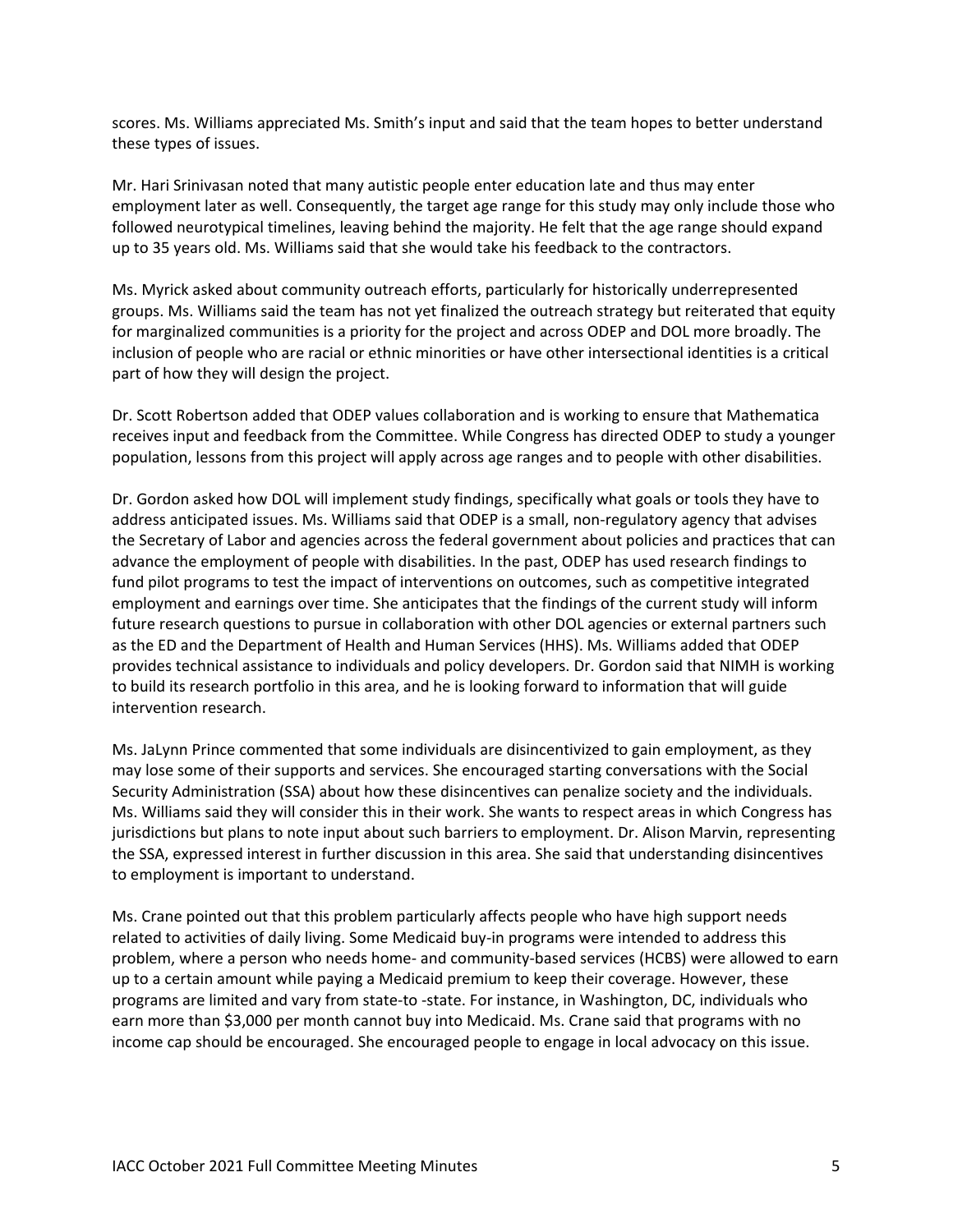# **U.K. National Strategy for Autistic Children, Young People and Adults: 2021 to 2026**

#### **James Cusack, Ph.D.,** Chief Executive, Autistica

Dr. James Cusack introduce[d Autistica,](https://www.autistica.org.uk/) the U.K.'s leading autism research charity. They strive to enable autistic people to live happier, healthier, and longer lives. Autistica funds and campaigns for autismrelated research, engages in advocacy and policy work, and shares national resources and information. They work closely with the autistic community, families, and other stakeholders to set an evidencebased agenda for change. They use their research to influence government and partners, which ultimately allows them to reach their goal of changing lives. About one-quarter to one-third of Autistica employees are autistic themselves, including Dr. Cusack. The organization prioritizes engagement with autistic people and their families at every stage of their work. Autistica values a change-driven approach that reflects the immense diversity of the autistic community.

Dr. Cusack described significant inequalities that autistic people experience in the U.K., some of which are similar to the experiences of autistic people in the U.S. While many do live fulfilling lives, autistic people continue to die decades earlier than the general population, face the lowest employment rate of any disabled group, and dominate admissions to inpatient mental health care. Stories about neglect and abuse in state-funded care facilities hit headlines on a monthly, sometimes weekly, basis. Access to specialized services or adapted supports remain limited. Diagnostic services are overstretched and postdiagnostic supports are limited or non-existent. Diagnosis may take years and autistic adults are especially unable to access post-diagnosis supports. Health care services are not designed for autistic patients. There is a lack of social care services for autistic people that enable them to live independently. There is currently no model for social care in the U.K. and the government has only recently started to address this issue. Public employment and specialist education services exist but are limited and difficult to access. About half of autistic people in the U.K. have been informally excluded from school due to lack of accommodations. Data shows that autistic people's use of services is low, but they are improving and systems are being built to improve utilization. Furthermore, understanding of autism is low, and attitudes towards autistic people are poor. The COVID-19 pandemic has further exacerbated these challenges, and there is a huge backlog in diagnosis. Consequently, autistic people experience crisis situations, such as avoidable death, inpatient admissions, and crisis hospital visits.

Various groups in the U.K. have made policy commitments to address autism. This year, Her Majesty's Government developed a [National Strategy for Autistic Children, Young People, and Adults: 2021 to](https://www.gov.uk/government/publications/national-strategy-for-autistic-children-young-people-and-adults-2021-to-2026)  [2026,](https://www.gov.uk/government/publications/national-strategy-for-autistic-children-young-people-and-adults-2021-to-2026) which has committed to developing an Autism Research Action Plan and to improving systemic issues. Specific goals include improving diagnostic post-diagnostic pathways, education, employment, access to welfare support, public understanding of autism, healthcare accessibility, community care, and support in the criminal justice system. The team behind the strategy is made up similarly to the IACC. In 2019, the [National Health Service \(NHS\) Long Term Plan](https://www.longtermplan.nhs.uk/) made autism an NHS clinical priority for the first time. This led to NHS England setting up their first Autism Team, who will develop a long-term plan to address issues related to autism and coordinate services. Autistica's Heads of Research and Policy will help develop a Research Strategy and other workshops.

Dr. Cusack further discussed the Autism Strategy's commitments, including developing a research action plan to identify priorities. He discussed the timeline for reaching the aforementioned commitments over the next five years. He explained that Autistica welcomes these new initiatives given that the two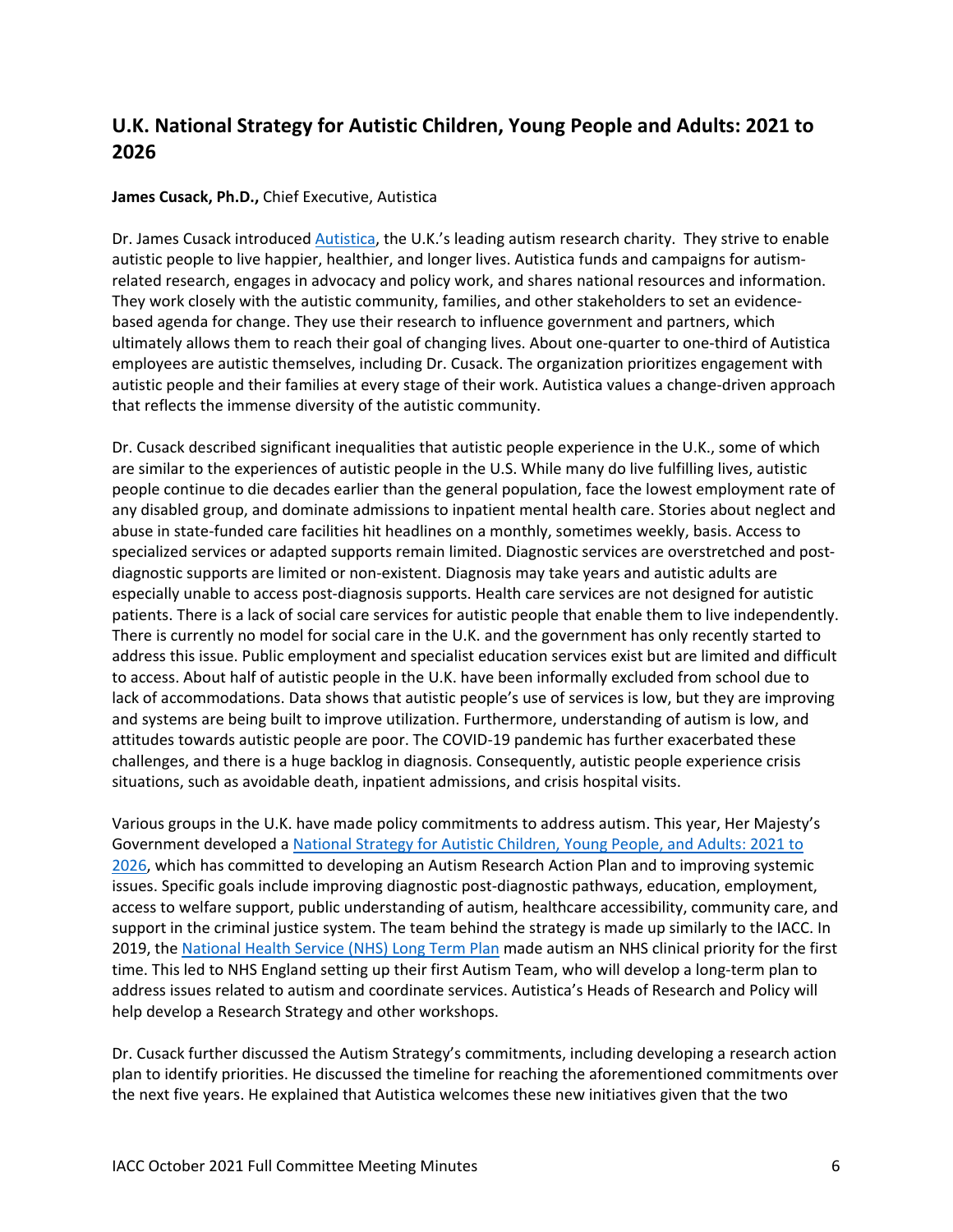previous Autism Strategies lacked serious investment or implementation planning. Unfortunately, the new Autism Strategy only includes a first-year implementation plan, and NHS England's Autism Program currently lacks funding to deliver goals laid out by the Long-Term Plan. However, the U.K. government currently is completing a Comprehensive Spending Review, which may enable stronger implementation planning for the Autism Strategy. These initiatives can also help start conversations about funding partnerships.

Dr. Cusack discussed how Autistica has evolved over the past few years. They have a policy group and are sharing more information. He then outlined Autistica's ambitious goals for 2030. These are to influence policy and practice for autism with a focus on early death, to ensure more of their work improves lives, and to increase impact by narrowing scope of focus. They will develop detailed, longterm plans and clear deliverables for each goal and will focus on projects that are most likely to achieve breakthroughs. Autistica developed guiding principles for each goal to ensure that they are a community priority with opportunities to make a difference, conduct good research, and raise necessary funding.

Autistica has six goals for 2030: 1) Autistic people will have support from day one, 2) The employment rate for autistic people will double, 3) Autistic people will have proven treatments for anxiety, 4) Every autistic adult will be offered a yearly, tailored health check, 5) Public spaces will be more accessible for neurodivergent people, and 6) Attitudes towards autistic people will change. Autistica is developing detailed plans for each goal. They have conducted some initial scoping activities and held a workshop with autistic people and professionals and scientific experts. Based on this feedback, they drafted a plan and sent it to staff experts, including those who are autistic and/or have scientific expertise. They plan to hold partner meetings to share the draft plans with funders and other charities before finalizing them.

Autistica aims to be concrete and clear about the people they serve and the outcomes they seek. Because autism is complex, some organizations lack a well-defined vision for improving people's lives. Accordingly, Dr. Cusack reiterated that each goal has a specific action plan. He described the pillars of Autistica's plans. Each plan has two or three pillars and are based on empirical evidence, and each project they support will fit under a pillar. For example, the pillars of the Support Plan are Support Around Diagnosis, Support Preparing for the Future, and Lifelong Support. The Personal Support Profiles is an upcoming project that fits under Support Around Diagnosis. The goal of this project is to create accurate, holistic, and consistently formatted profiles of a person's support needs. This could enable healthcare providers to offer supports they would benefit from rather than providing generic offerings.

Dr. Cusack explained that Autistica is developing concrete goals in order to be more transparent with the people that they serve. Providing clarity can be inspiring. They also want to know what success looks like and believe transparency is the best way to make an impact.

#### **Committee Discussion**

Dr. Alycia Halladay was interested in how Autistica coordinates priorities with the autism community and other organizations that work towards similar goals. Dr. Cusack said they hold regular meetings with the National Autistic Society, government ministers, and large charities across the U.K. that focus on a variety of issues.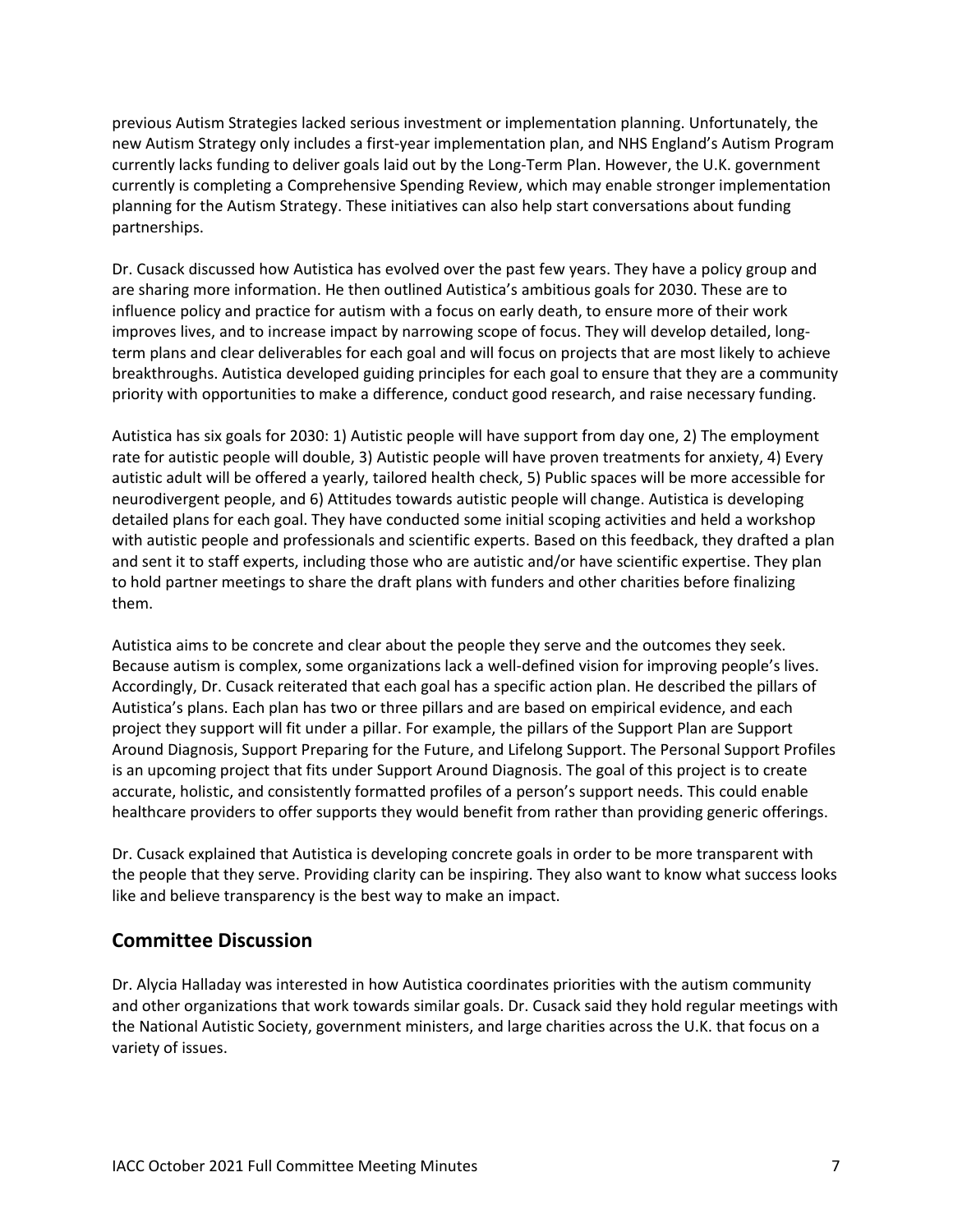Dr. Robertson asked to connect offline about resources and information on employment that would be helpful for the DOL and its research and integrative employment pursuits. Dr. Cusack said he would be happy to connect and agreed that work in the U.S. and U.K. can inform and improve each other.

Mr. Srinivasan expressed support for the Spaces Plan and tailored health checks. He asked whether the latter would include examination of medical comorbidities in autistic people. Dr. Cusack said that the health check will correctly identify health problems that autistic people most frequently experience. Often an autism diagnosis will overshadow identifying health problems. Autistica aims to advance clinicians' understanding and compassion for autistic patients and the serious comorbidities they often face.

Dr. Helen Tager-Flusberg asked about the definition of "anxiety" in the context of plans and projects supported by Autistica. She pointed out that severely impaired individuals with behavioral challenges may express anxiety through self-injurious behavior, aggression, wandering, and other behavioral patterns. Treatments that work for people without these challenges may not work for this group. Dr. Cusack said that Autistica prioritizes groups that are commonly under researched, such as people with a learning disability, and are funding several projects related to anxiety. One is an effort to improve clinicians' ability to recognize anxiety in autistic people with a learning disability or who are minimally verbal. Another is a pilot intervention for parents to help their autistic child manage anxiety. Autistica remains conscious of the need to serve the entire spectrum and is conducting a pilot trial to personalize and match treatments for different types anxiety in autistic adults.

Ms. Gassner pointed out that more than half of autistic adults have experienced global losses in job coaching, support services, and social programs during the COVID-19 pandemic. The forward-facing agencies responsible for these services have been overwhelmed by patients with long COVID who require tremendous support. She asked if there were similarities in the U.K. Dr. Cusack answered that, at this point, they are unsure. The National Autistic Society found that the autistic people felt isolated from the services they rely on. Dr. Cusack expressed concern that many autistic people are struggling to readapt to a post-pandemic world. The U.K. has an aggressive approach to the pandemic, and people in England no longer need to wear masks.

Ms. Smith talked about autistic people losing access to their community during the pandemic. Ms. Smith asked about efforts to ensure that autistic people can remain in their communities without fear of institutionalization. Dr. Cusack emphasized the importance of building support systems that prevent autistic people from needing inpatient mental health settings. The U.K. takes a community-based social supports approach, but it is not always successful.

## **National Autism Coordinator Update**

**Susan Daniels, Ph.D.** Director, OARC, NIMH*; Executive Secretary*, IACC; and Acting National Autism Coordinator

Dr. Daniels provided an update on coordination activities between the Committee and several partners across the federal government. First, she explained that the *2021 HHS Report to Congress*, which is required under th[e Autism CARES Act of 2019,](https://iacc.hhs.gov/about-iacc/legislation/autism/cares-act-2019/) has been completed. It includes 23 recommendations for federal agencies to address health and well-being of people on the autism spectrum. It will be available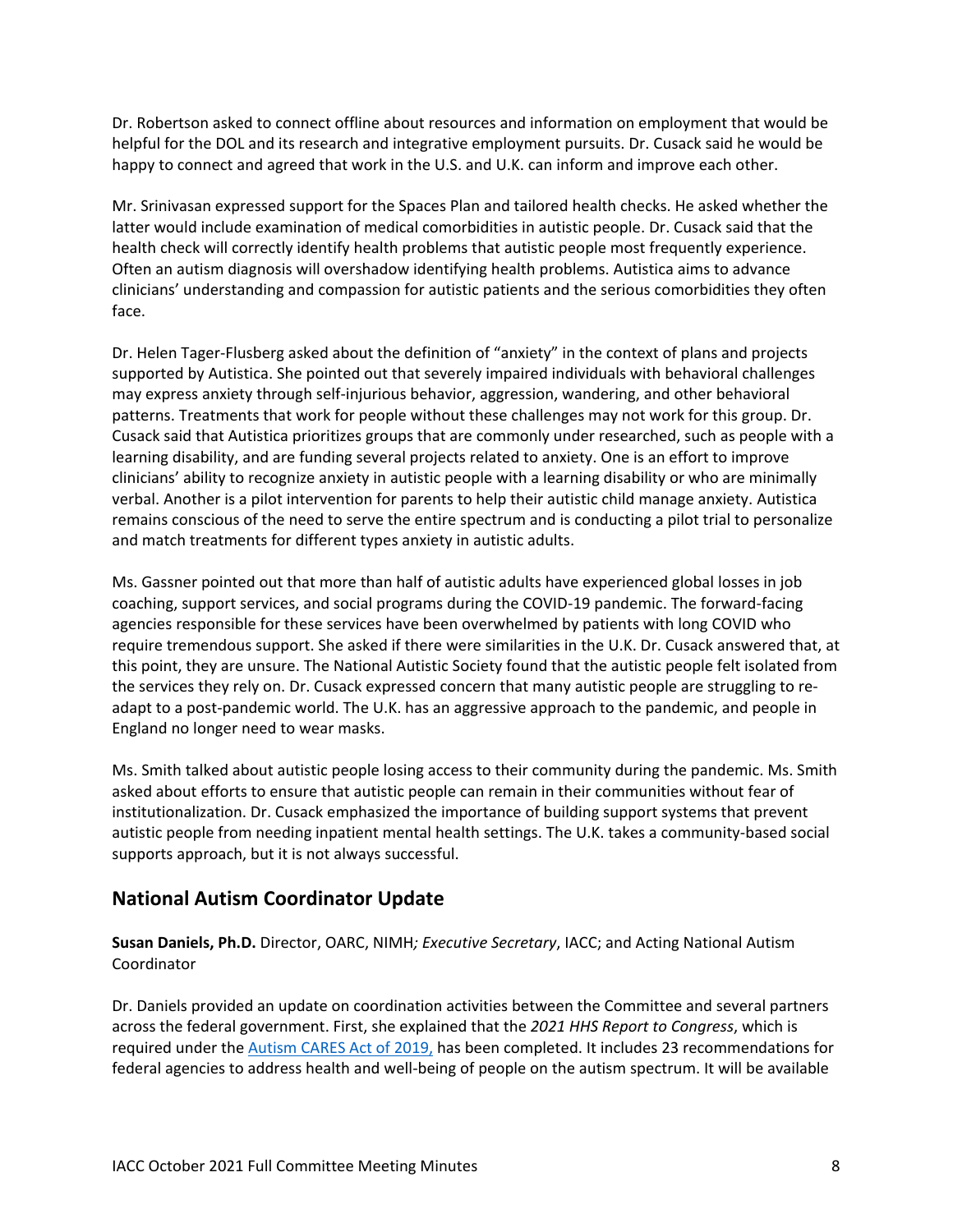on the IACC website in the coming weeks. OARC worked with the [Federal Interagency Workgroup on](https://crs.od.nih.gov/CRSPublic/View.aspx?Id=6448&FY=2019)  [Autism](https://crs.od.nih.gov/CRSPublic/View.aspx?Id=6448&FY=2019) to assist in the development of their recommendations.

She discussed th[e Federal Partners in Transition \(FPT\) Workgroup,](https://youth.gov/feature-article/federal-partners-transition) which addresses issues related to transition-age youth with disabilities. At this time, the FPT Workgroup is developing a new Federal Youth Transition Plan to enhance coordination of activities, goals, and policy priorities across federal agencies.

The [Interagency Committee on Disability](https://icdr.acl.gov/) Research (ICDR), managed by th[e Administration for](https://acl.gov/)  [Community Living](https://acl.gov/) (ACL), has recently published two toolkits, one focused on [disability and emergency](https://icdr.acl.gov/resources/reports/disability-and-emergency-preparedness-resources-and-research-inclusive-emergency)  [preparedness](https://icdr.acl.gov/resources/reports/disability-and-emergency-preparedness-resources-and-research-inclusive-emergency) and the other on [employment.](https://icdr.acl.gov/resources/reports/employment-toolkit-interagency-collaboration) They held [a virtual symposium](https://icdr.acl.gov/resources/reports/employment-youth-and-young-adults-disabilities-meeting-summary) in July 2021 on employment for youth with disabilities in the context of the COVID-19 pandemic.

The [National Council on Disability](https://ncd.gov/) (NCD), an independent federal agency, held its most recent meeting on October 7, 2021, during which they discussed home- and community-based services (HCBS), health equity, voting rights, and employment. Their upcoming 2021 Progress Report will focus on the impact of COVID-19 on people with disabilities, and the 2022 Progress Report will address the impact of climate change and extreme weather events.

The [RAISE Family Caregiving Advisory Council \(FCAC\)](https://acl.gov/programs/support-caregivers/raise-family-caregiving-advisory-council) is a federal advisory committee managed by ACL that is charged with providing recommendations to the HHS Secretary on effective models of family caregiving and support to family caregivers. In September 2021, the RAISE FCAC delivered an *[Initial](https://acl.gov/RAISE/report)  [Report to Congress](https://acl.gov/RAISE/report)* that focused on infrastructures and systems to appropriately recognize, assist, include, support, and engage family caregivers. They also created an [inventory](https://acl.gov/sites/default/files/RAISE_SGRG/FedCaregiverSupport-Inventory(ACL).docx) of relevant federal programs related to caregiving. Their September 22, 2021 [full council](https://acl.gov/programs/support-caregivers/raise-family-caregiving-advisory-council) meeting included a discussion on developing a National Family Caregiving Strategy.

The [Interdepartmental Serious Mental Illness Coordinating Committee \(ISMICC\)](https://www.samhsa.gov/ismicc) is managed by the [Substance Abuse and Mental Health Services Administration \(SAMHSA\).](https://www.samhsa.gov/) ISMICC's 2017 Report to Congress titled *[The Way Forward: Federal Action for a System That Works for All People Living With SMI](https://store.samhsa.gov/product/The-Way-Forward-Federal-Action-for-a-System-That-Works-for-All-People-Living-With-SMI-and-SED-and-Their-Families-and-Caregivers-Full-Report/PEP17-ISMICC-RTC)  [and SED and Their Families and Caregivers](https://store.samhsa.gov/product/The-Way-Forward-Federal-Action-for-a-System-That-Works-for-All-People-Living-With-SMI-and-SED-and-Their-Families-and-Caregivers-Full-Report/PEP17-ISMICC-RTC)* mentioned autism in the context of co-occurring serious emotional disturbance (SED) in children. ISMICC met on August 27, 2021 and will hold another virtual meeting in October.

The [Disability Advisory Committee \(DAC\)](https://www.fcc.gov/disability-advisory-committee) of the [Federal Communications Commission \(FCC\)](https://www.fcc.gov/) provides advice and recommendations on an array of disability issues such as communications and video programming access. DAC met on [September](https://www.fcc.gov/news-events/events/2021/09/disability-advisory-committee-meeting) 9, 2021. They hosted the White House Office of Public Engagement Associate Director Emily Voorde, who emphasized the Biden Administration's commitment to partnering to advance the priorities of the disability community.

Last, [MITRE](https://www.mitre.org/) is collaborating with federal, academic, and private industry partners on a new [Neurodiverse Federal Workforce Pilot Program](https://nfw.mitre.org/) to increase high-tech career opportunities within the federal government for autistic individuals. The effort aims to change the narrative about workers with disabilities and to open the federal government to improved neurodiversity inclusion. MITRE will hold a federal [Autism Work Summit](https://na.eventscloud.com/website/31208/fndaw/) on October 19-20, 2021 to discuss issues related to this effort.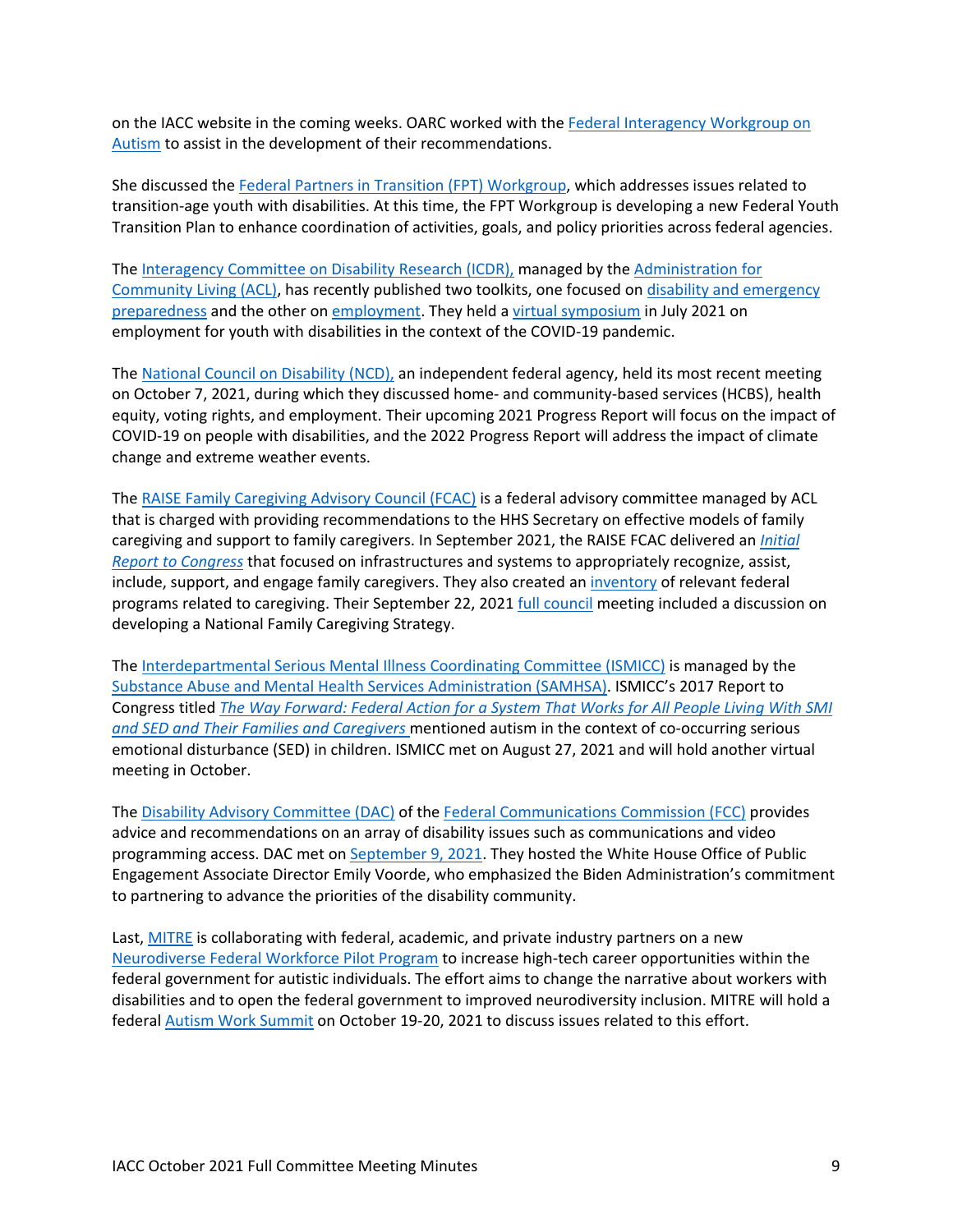# **IACC Committee Business**

**Susan Daniels, Ph.D.** Director, OARC, NIMH; *Executive Secretary*, IACC; and Acting National Autism Coordinator

Dr. Daniels presented Committee business, including OARC updates, a discussion of the *IACC Summary of Advances*, and updates to the *IACC Strategic Plan*.

OARC has developed a ne[w resources section](https://iacc.hhs.gov/resources/) on the IACC website in response to feedback from Committee members and members of the public. At this time, topics include about autism, transition, housing and employment. OARC also revamped their COVID-19 page and have a new section on agencies and organizations. It also offers federal and non-federal resources such as websites, toolkits, videos, reports, and journal publications. The [fall 2021 IACC Newsletter](https://iacc.hhs.gov/newsletters/2021/october.html) is also available on the website.

## **Summary of Advances**

Dr. Daniels described the process for developing the *IACC Summary of Advances*, which includes a summary of research articles representing groundbreaking and significant progress in the field. At this time, nominations for articles have been solicited from Committee members. The next step is to refine the list of nominations, at which point OARC will create a ballot and ask Committee members to vote on the articles via email. OARC will then develop summaries of the top 20 articles selected by the IACC and prepare a report.

Gordon thanked the Committee for their submissions. He reminded the Committee that in the past the *Summary of Advances* has excluded editorials and opinion pieces, preliminary studies, studies of small sample size, literature and systematic reviews, expert recommendations and reports from panels/taskforces, and literature non-specific to autism spectrum disorder (ASD). Above all, the IACC aims to capture state-of-the-science, high-powered research articles that capture a fuller heterogeneity of the autism spectrum.

## **Committee Discussion**

Ms. Gassner noted that qualitative research, by nature of its methodology, often uses significantly smaller sample sizes. Dr. Gordon said the Committee must weigh the significance of qualitative findings for advancing the field alongside the generally small sample size of such studies. Mixed methods studies may be more promising. Ms. Gassner expressed her concern that autistic people's voices may be excluded. Dr. Gordon reassured her that such papers can still be discussed and appreciated her input.

Dr. Halladay asked the Committee to reconsider exclusion of systematic reviews given that they use existing literature to aggregate data, identify gaps, and answer research questions that no single study can answer alone. Dr. Gordon said that meta-analyses are preferable to systematic reviews in terms of methodological rigor. He agreed that inclusion of highly rigorous, informative systematic reviews may be valuable to include. They may address this in discussion.

Ms. Smith asked for a plain-language or audio format of the nominated research articles to review. Dr. Gordon said that many scientists on the Committee struggle to understand papers outside their own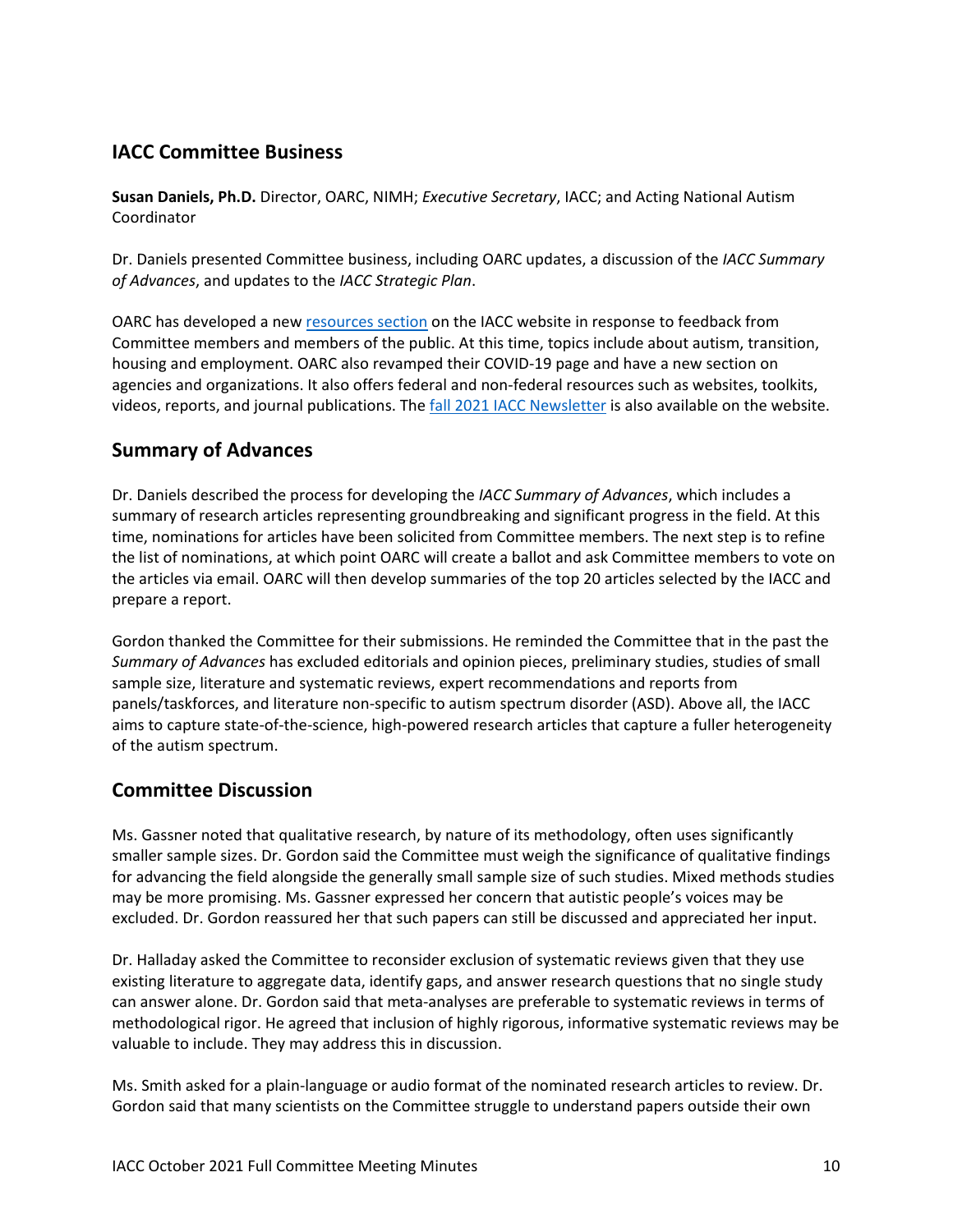fields and often look to multiple levels of expertise to judge the paper. At this time, only voted-in articles will receive lay-accessible summaries due to lack of manpower. Some journals included lay-friendly summaries of their articles. Dr. Daniels suggested that her team could set up individual meetings with members to answer their questions. Ms. Crane pointed out that the Committee member who nominates an article also submits a brief summary alongside it. She challenged members to write that summary in plain language. Ms. Gassner agreed that plain-language summaries would be beneficial.

Dr. Paul Wang offered his support for the guidelines and principles for *Summary of Advances* article selection. He said that in an ideal world they would want publications that show how the field is moving forward. However, he pointed out that several biology-oriented papers may convey important science but fail to meet criteria for "significance to the community" as experts do not know how important certain findings will be. He also wondered about inclusion of papers with negative results. Dr. Gordon noted the importance of separating basic science (however important) from major advances with demonstrable impact. As for papers with negative results, he personally believes that the Committee should prioritize studies that clearly demonstrate harm or a lack of efficacy.

Dr. Joseph Piven echoed Dr. Halladay's point about reviews and opinion pieces. He said that papers presenting conceptual frameworks can have a huge impact on the field. Several members of the Committee indicated their support for this idea. Dr. Gordon cautioned that the Committee is tasked to provide Congress with a list of advances—not plans, perspectives, or opinions. While frameworks can alter the course of research and offer new ways to think about old results, they should not be represented as advances. Dr. Piven clarified that he was referencing to conceptual issues such as early intervention and diagnosis that cross levels of analysis and domains, which may require a broader view to arrive at a given conclusion.

Ms. Crane said that her understanding of Congress' mandate for the *Summary of Advances* is to create an impactful report for the autism community, including autistic people, family members, and practitioners in the field. She said that this is a resource for people in the community, not necessarily for researchers aiming to stay abreast of advances in the field. Exclusion from the summary does not mean a study had bad science. Dr. Gordon agreed.

Ms. Myrick asked about alternative options to recommend important frameworks and other research findings beyond the *Summary of Advances*. Dr. Daniels replied that the *Strategic Plan* traditionally includes reviews of important work in the field that may not fit inclusion criteria for the *Summary of Advances*.

Dr. Larry Wexler agreed with Ms. Crane's understanding of the *Summary of Advances* and added that smaller-sample studies should not be diminished in terms of their potential impacts. He suggested adding a section for promising, interesting preliminary studies with small sample sizes. Dr. Gordon said that the absolute number of participants in a study is less of a concern than confidence in results based on that number. Given the heterogeneity of ASD, this is rare in underpowered studies. He expressed hesitance in the Committee calling a study promising when they do not know if the results can be reproduced.

Ms. Gassner supported Dr. Wexler's position and pointed out that many autistic and other neurodiverse researchers still face gatekeeping problems that prevent them from attending major universities where large-scale studies are possible. She agreed that the *Summary of Advances* may benefit from a section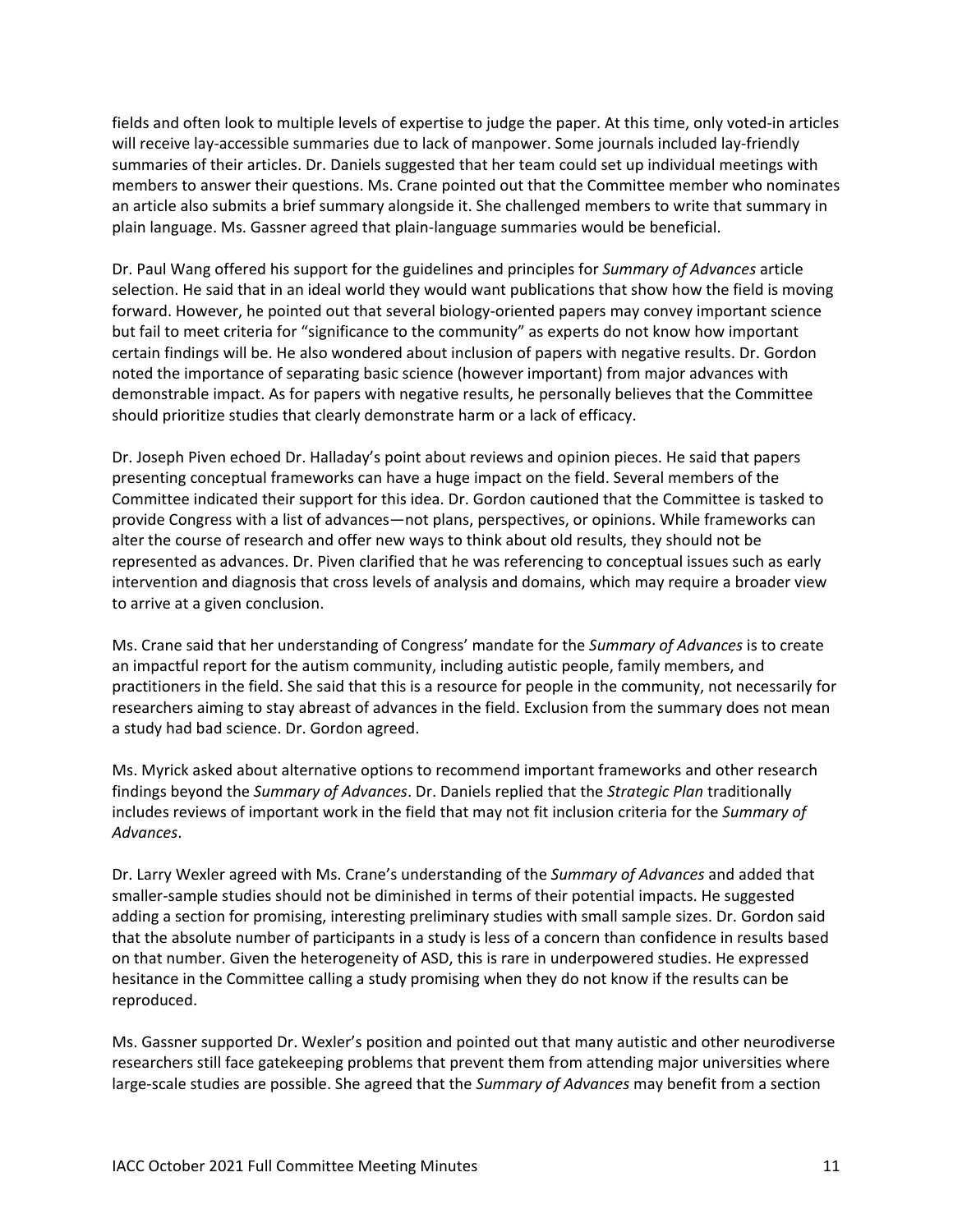for "promising future studies" that allow smaller sample sizes which could allow a larger university could replicate it and create collaborations.

Mr. Whitlow suggested that the Committee is discussing two different ideas about what should be considered an advance: the factual findings of a study and what the study means to the community.

Dr. Robertson agreed that practical value for the community is a priority. He recommended a separate section or document for explaining the implementation of findings. This document could explain how research translates into advancements in service provision and improvements in quality of life.

Dr. Marvin said that many investigators start with smaller grants such as R03 or R21 and use these findings to secure an R01. Smaller studies may already exist in the pipeline to be used for a major grant. A smaller study could be included in the *Summary of Advances* in the future once there is science to back it up. She also said she would appreciate if experts in certain areas, such as biology, could do advanced vetting for those who do not have the background to determine if a study is meaningful.

Dr. Gordon briefly summarized the content of the *Summary of Advances* discussion. Many Committee members expressed concerns that exclusion of small studies might also exclude potentially impactful papers. In particular, members were concerned about the exclusion of qualitative studies and those that reflect the voices of autistic people. Others noted that systematic reviews may also have value. Some members also supported including research reviews and opinion pieces that represent a novel framework. There was general support for a section to recognize papers that are exciting and provocative but not ready for full inclusion. Dr. Gordon recommended that the Committee hold to its current exclusion criteria, but some studies could be considered. Dr. Daniels and her staff may be equipped to consider how to recognize of smaller studies.

Dr. Daniels recommended discussing the list of nominated articles next meeting. Anyone that is having trouble understanding an article can meet with her staff prior to the meeting. Dr. Gordon suggested that members can also ask the individual who nominated an article for further explanation.

There were no objections to this plan.

#### **Strategic Plan**

Dr. Daniels discussed updates to the *IACC Strategic Plan*. First, she noted that OARC has made a request for public comments to solicit public feedback on the new Strategic Plan. The request is available until November 30, 2021. Commenters will provide their input on the seven questions of the current *Strategic Plan* as well as two supplemental questions. OARC will gather, compile, organize, and analyze this feedback and present it to the Committee.

She reviewed the current seven questions of the *Strategic Plan*:

- 1. Screening and Diagnosis: How can I recognize the signs of ASD, and why is early detection so important?
- 2. Biology: What is the biology underlying ASD?
- 3. Risk Factors: What causes ASD, and can disabling aspects of ASD be prevented or preempted?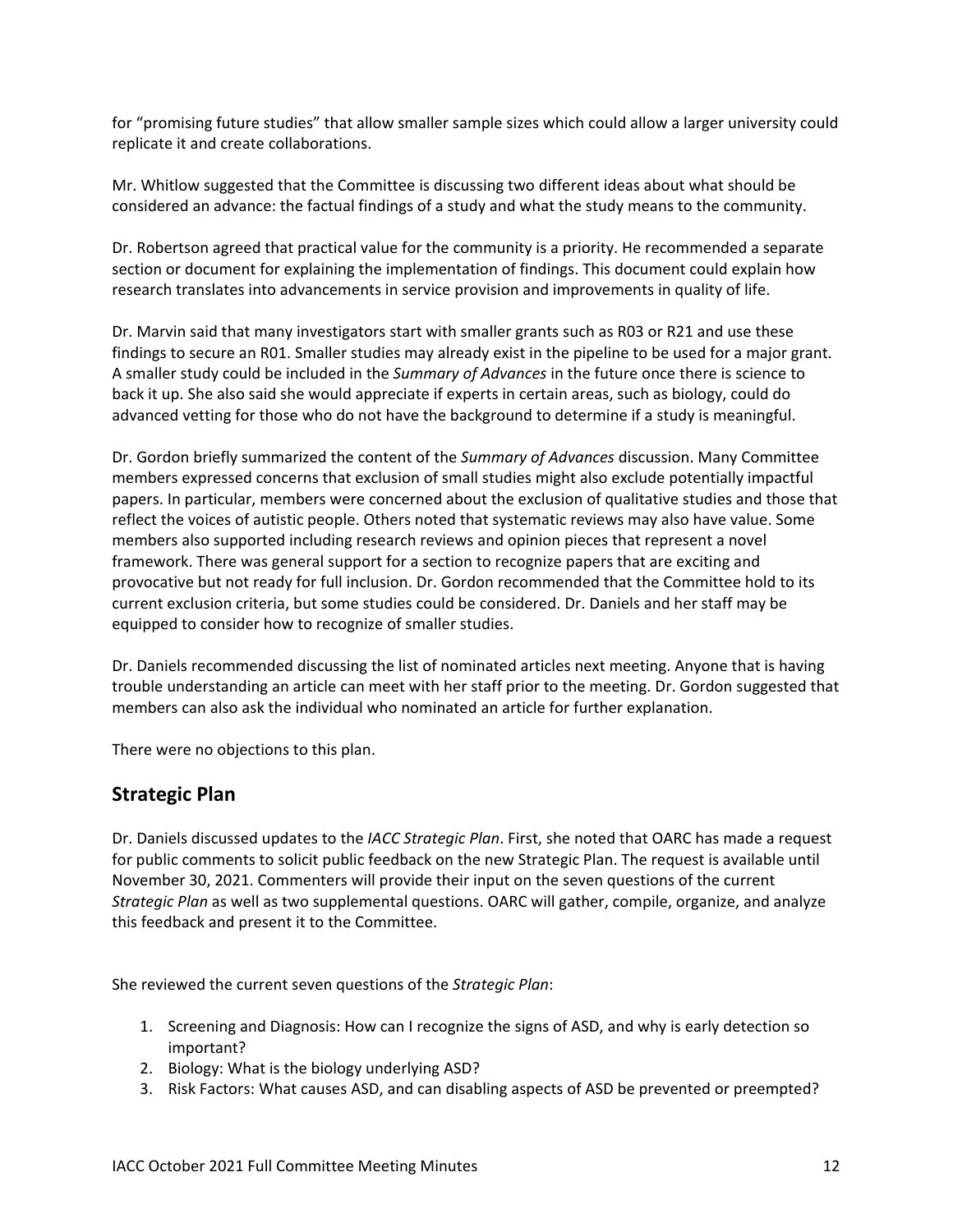- 4. Treatments and Interventions: Which treatments and interventions will help?
- 5. Services: What kinds of services and supports are needed to maximize quality of life for people on the autism spectrum?
- 6. Lifespan Issues: How can we meet the needs of people with ASD as they progress into and through adulthood?
- 7. Infrastructure and Surveillance: How do we continue to build, expand, and enhance the infrastructure system to meet the needs of the ASD community?

The two supplemental questions are on 1) the impact of the COVID-19 pandemic on the autism community and 2) the needs of underserved populations within the autism community, including racial and ethnic minorities, economically disadvantaged communities, and rural populations. OARC will send a similar form to the Committee to provide their input across the *Strategic Plan*. Dr. Daniels asked the Committee to consider if they want to change the structure of the next *Strategic Plan.*

# **Committee Discussion**

Dr. Wang asked whether this document is a plan for research or for supporting the community. Dr. Daniels explained that the *Strategic Plan* began as a research plan but was expanded in 2014 by Congress to address services and supports.

Ms. Gassner said that an enhanced version of Question 5 could include the quality of supports and services, especially related to attempts to navigate government agencies. She also mentioned that the *Strategic Plan* lacks reference to the relationship of law enforcement and first responders to the autism community. Additionally, there is no specific reference to disparities across intersectional, marginalized communities. Dr. Daniels said that quality of services could be incorporated into Question 5, and that law enforcement is included in this area and can be expanded. Dr. Daniels clarified that marginalization is a cross-cutting issue embedded across all seven questions. While it was not formally named as a crosscutting objective in the last *Strategic Plan*, the last Committee created a cross-cutting objective on women and girls. She said that intersectionality and disparities could be expanded upon in the *Strategic Plan*. Ms. Gassner expressed her support for this idea.

Dr. Robertson agreed that intersectionality should be a key focus of the *Strategic Plan*, and should include race/ethnicity, gender identity, sexual orientation, socioeconomic status, and more. These topics dovetail with federal priorities on equity. He also suggested including communication issues. Dr. Robertson also said the Committee should consider the ways that the Autism CARES Act has changed, as it now higlights the importance of quality-of-life. He suggested that Question 5 should be reworded as quality-of-life must be embedded across all questions. Dr. Robertson suggested modernizing the wording of all questions and emphasized the importance of inclusive, strengths-based language valued by the autism community.

Dr. Susan Rivera was concerned by the absence of references to psychological processes such as language, anxiety, sensory issues, and mental health issues. She worried that Question 2 is too restrictive and may exclude these important processes. Dr. Daniels said that Question 2 already includes these areas, which are further detailed in the body of the *Strategic Plan*. However, the Committee may consider rewording it. Dr. Wang agreed with Dr. Rivera. Dr. Alice Carter added that the wording of Question 2 implies a static biology of ASD despite mounting evidence for cascading developmental processes. The idea that ASD is not static should be cross-cutting.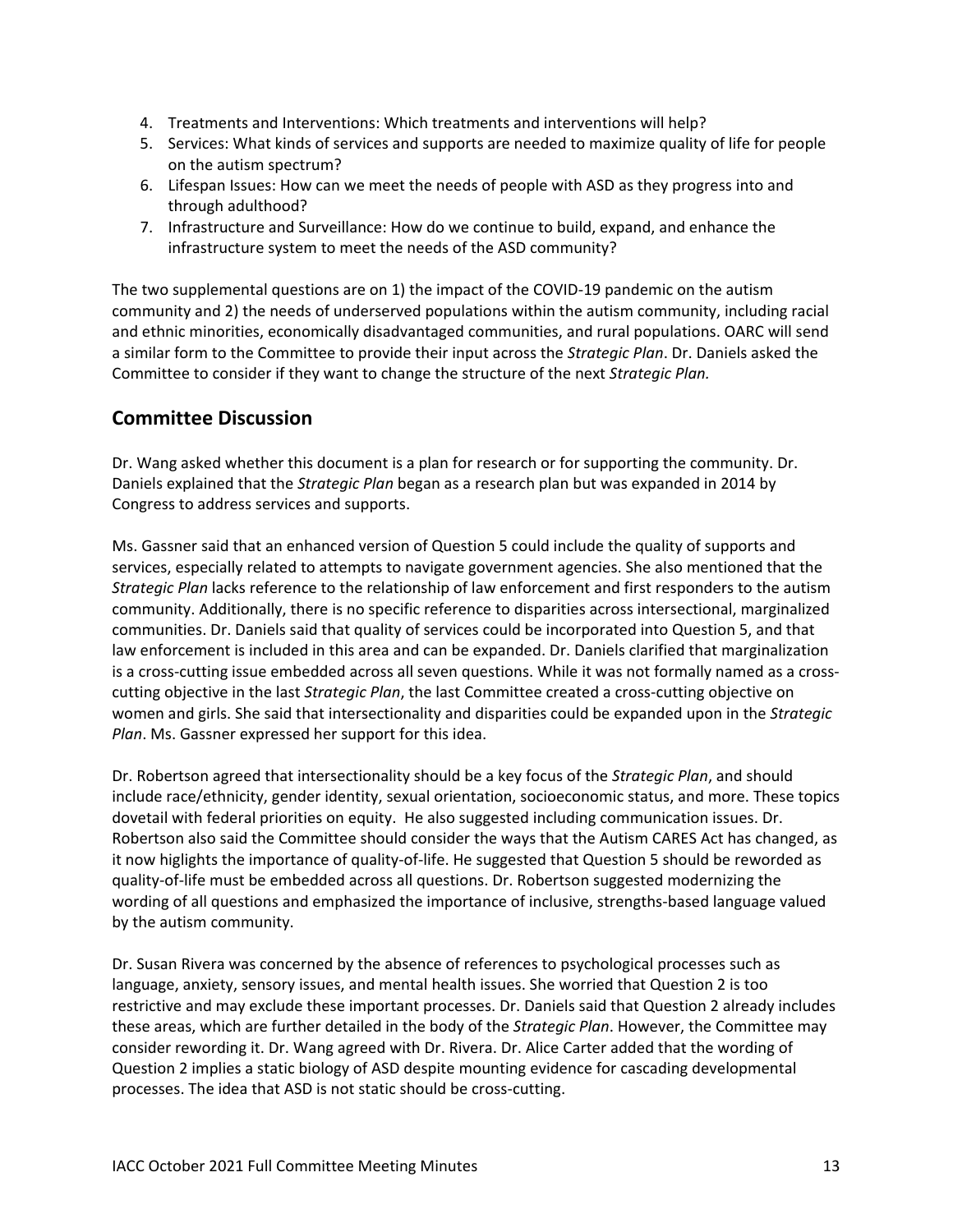Dr. Jennifer Johnson concurred with Dr. Robertson, pointing out that Questions 3 and 4 should be revised with more empowering, strengths-based language. She felt that ASD research should not be limited to "preventing" and "preempting" autism. Dr. Maria Mercedes Avila agreed and said that the *Strategic Plan* should address social determinants of health.

Dr. Matthew Siegel felt that Question 1 focuses too narrowly on young children. He suggested broadening the focus to the identification, definition, and expression of ASD. There is now research suggesting that ASD presents differently in females, and the wording of this question feels outdated.

Mr. Srinivasan said that Questions 5 and 6 should consider access issues across different demographics. He pointed out that the aging autistic population will experience health conditions, higher risk of mental health conditions such as dementia and Parkinson's, psychotropic medication overuse, and dwindling supports as family members pass away. He also noted that Question 1 assumes diagnosis only during early intervention age, but not everyone has equal access to diagnostic resources in early life, and diagnosis may occur years later. Dr. Daniels said that the previous Committee put adult diagnosis in Question 6.

#### **Budget Recommendations**

Dr. Daniels explained that Congress requires that the *Strategic Plan* include a budget recommendation. The *2016-2017 Strategic Plan* called for a doubling of the 2015 ASD research budget to \$685 million by 2020. To do accomplish this goal, the IACC recommended a nearly 15 percent annual increase in ASD research funding across combined federal and private funders. To date, annual funding has not increased to this level, although it continues to rise slowly. Dr. Daniels asked Committee members to comment on the current budget recommendation.

## **Committee Discussion**

Mr. Whitlow asked how the IACC counts and identifies funding in non-governmental entities. Dr. Daniels said that the OARC collects this information from non-governmental organizations that have partnered with IACC/OARC. This information is available in the [Autism Research Database](https://iacc.hhs.gov/funding/data/) on the IACC website. The database has been updated through 2018, and the 2019 and 2020 datasets are underway.

Dr. Tager-Flusberg said that the IACC should not remain static in its budget recommendation; rather, the recommendation ought to reflect the expanded scope of the *Strategic Plan*. Ms. Gassner agreed, pointing out that the full extent of the implications of the COVID-19 pandemic remains unknown. She anticipated the community will have significant needs given that many people have gone without services for nearly two years. She felt that a higher rate of budget increase was appropriate, given COVID-19 and intersectionality issues. She also wanted to know the proportion of funds allocated to biology research versus service delivery research. Dr. Daniels explained that the *2017 - 2018 Portfolio Analysis Report* includes pie charts that show funding distribution. She said that there is no central autism fund that gets distributed, but that each federal agency receives its own appropriation. Each agency has programs that are already funded and may only have flexibility if there is an increase in funding.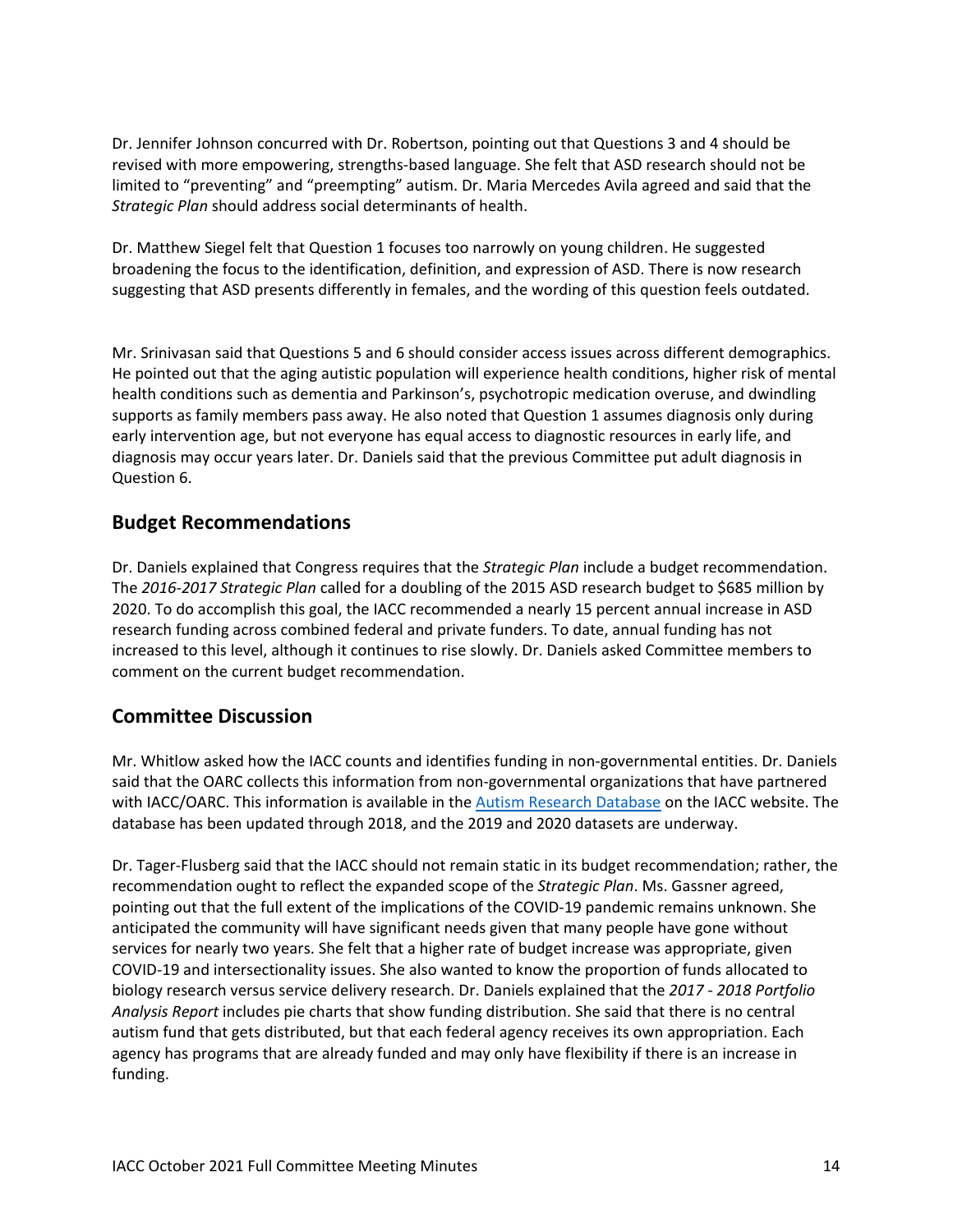Ms. Crane echoed Ms. Gassner's point that the Committee should address rebalancing funding to ensure that new funds go towards underserved topics of research. She said that they should recommend that agencies reconsider their portfolio if funding is inadequate. Dr. Daniels agreed that the role of the Committee is to make recommendations to agencies and communities about priorities.

Dr. Robertson said that the issue is not just about the numerical value of the money, but about priorities. He reiterated his point that the IACC should consider the importance that the Autism CARES Act places on quality-of-life issues. Although each agency has their own priorities, the Committee should make bold recommendations about what they would like to see moving forward, such as new focuses on quality-of-life, life course, intersectionality, and inclusion. The Autism CARES Act of 2019 also increased funding toward autism research. He said as funding increases in certain areas then research will increase as well. Dr. Gordon clarified the appropriations process, stating that Congress has consistently authorized increased expenditures for autism care and research, but they have not consistently appropriated dollars at the authorized levels.

Ms. Smith encouraged the Committee to support research on the impact of institutionalization and how it affects trauma response.

Mr. Srinivasan said that the biology funders should increase its focus on comorbidities as they affect quality-of-life and lifespan.

# **Statement on Duplication of Efforts**

Dr. Daniels explained that the law requires a statement on duplication of effort in the *Strategic Plan*, including recommendations to ensure that ASD research services and support activities of the HHS and other Federal departments are not unnecessarily duplicative, to the extent practicable. The last *Strategic Plan* clarified that coordinated efforts to fund different types of projects within the same Objective represent cooperation and collaboration. The plan states that the scientific process requires replication. It also noted that the portfolio did not include duplicated efforts but did have gaps in research. Dr. Daniels asked the Committee members to comment on the duplication issue for this version of the *Strategic Plan.* Recommendations may include examples of interagency coordination and public-private partnership efforts that function to avoid duplication.

## **Committee Discussion**

Ms. Gassner pointed out a lack of unified partnership on autism services. Most systems are siloed and difficult to navigate. She suggested creating a means for collaboration that would examine eligibility for services such as housing, food and nutrition benefits, and social security using a single application.

Dr. Carter agreed and recommended prioritizing evaluations of services that enhance current delivery systems. There are many intervention grants that are done outside existing services, which promotes more lack of coordination. There could be a dramatic impact if evidence-based practices were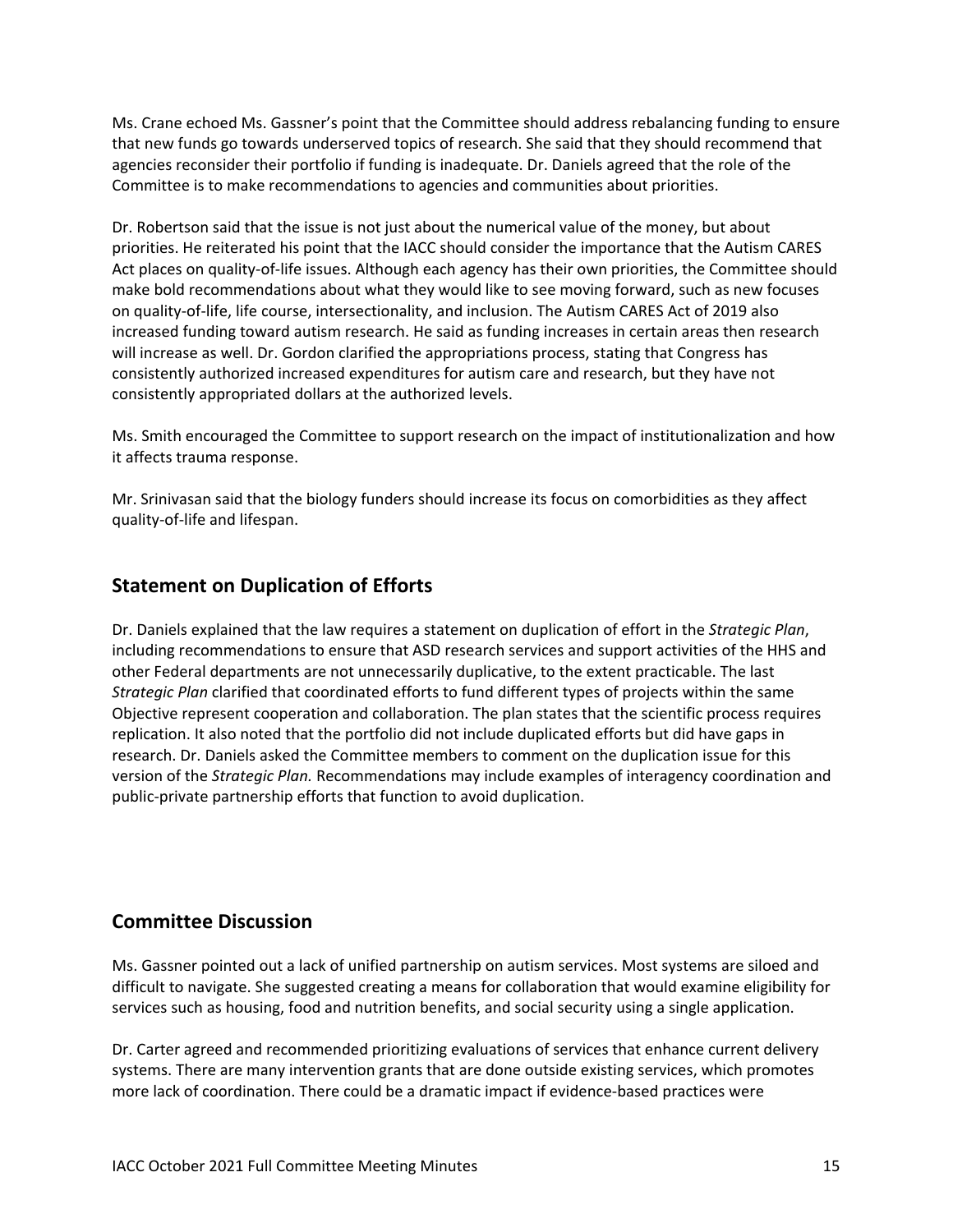implemented within existing services or if such grants promoted coordination and communication across services.

# **Adjournment**

**Joshua Gordon, M.D., Ph.D.,** Director, NIMH and *Chair*, IACC **Susan Daniels, Ph.D.,** Director, OARC, NIMH; *Executive Secretary*, IACC; and Acting National Autism Coordinator

Dr. Gordon adjourned Day One of the meeting at 5:05 p.m.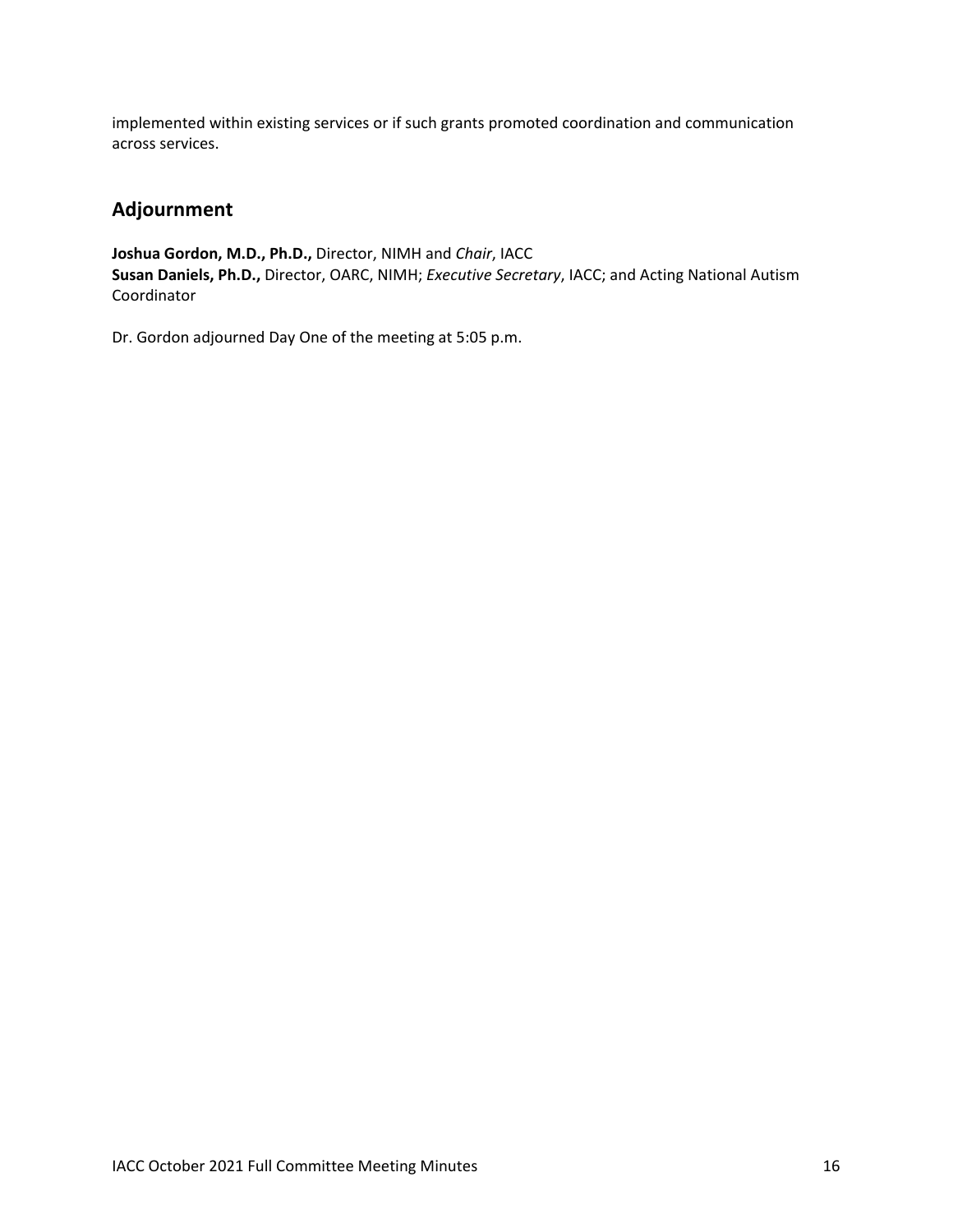## **DAY TWO**

#### **Welcome**

**Joshua Gordon, M.D., Ph.D.,** Director, NIMH and *Chair*, IACC **Susan Daniels, Ph.D.,** Director, OARC, NIMH; *Executive Secretary*, IACC; and Acting National Autism Coordinator

Dr. Gordon welcomed the Committee and attendees to the meeting. Dr. Daniels provided an overview of the day's agenda.

#### **Update on Kevin and Avonte's Law**

**Kristie Brackens, M.S., M.P.A.,** Senior Policy Advisor**,** Bureau of Justice Assistance**,** Office of Justice Programs, U.S. Department of Justice **Joy Paluska,** Program Manager**,** Missing Children Division**,** National Center for Missing & Exploited

Children (NCMEC)**,** NCMEC Data, Resources, & Outreach Related to Children on the Autism Spectrum

Ms. Kristie Brackens provided updates to Kevin and Avonte's Law, which was enacted by Congress in 2018 in response to the wandering and drowning deaths of two autistic children, 9-year-old Kevin Curtis Willis and 14-year-old Avonte Oquendo. The Bureau of Justice Assistance (BJA), which is housed within the U.S. Department of Justice (DOJ), has awarded grants in support of that law. The program's primary objective is to reduce and prevent injuries and deaths of individuals with dementia and developmental disabilities who wander from safe environments. To do so, they partner with law enforcement, nonprofit organizations, and other public safety entities. The program has two components, the distribution of tracking devices to aid in successful recovery of those who do wander and prevention of wandering programs.

To date, the Kevin and Avonte Program has made 26 awards totaling approximately \$3.6 million. Performance monitoring has revealed that location devices in grant program areas reduce average time between a wandering report and safe recovery from 72 hours to just 5 hours. Ms. Brackens highlighted work from several of the most successful Kevin and Avonte sites:

- The Alzheimer's Community Care ID Locator Service is a comprehensive dementia-specific provider that has distributed locator devices to more than 500 patients in the last year, yielding a 100 percent elopement recovery success rate. The program has established an advisory committee with law enforcement and has developed a technology platform.
- The ReUnite Program is a non-profit community-based collaborative program between United Way and the Lee, Hendry, and Glades County Florida Sheriff's Offices. It aims to assist in the safety and security of community members at high risk to wander through Scent Evidence K9 kits, bloodhounds, and location technology. To date, the program has enrolled 228 participants in just 10 months. Between January and April 2021, 218 people reported missing to the Lee County Sheriff's Office and all 47 who were ReUnite members were found.
- Mental Health America of the Midsouth provides education, information, and resources for those struggling with mental health issues, including Alzheimer's disease and dementia. The program has conducted 15 wandering response trainings attended by 389 first responders,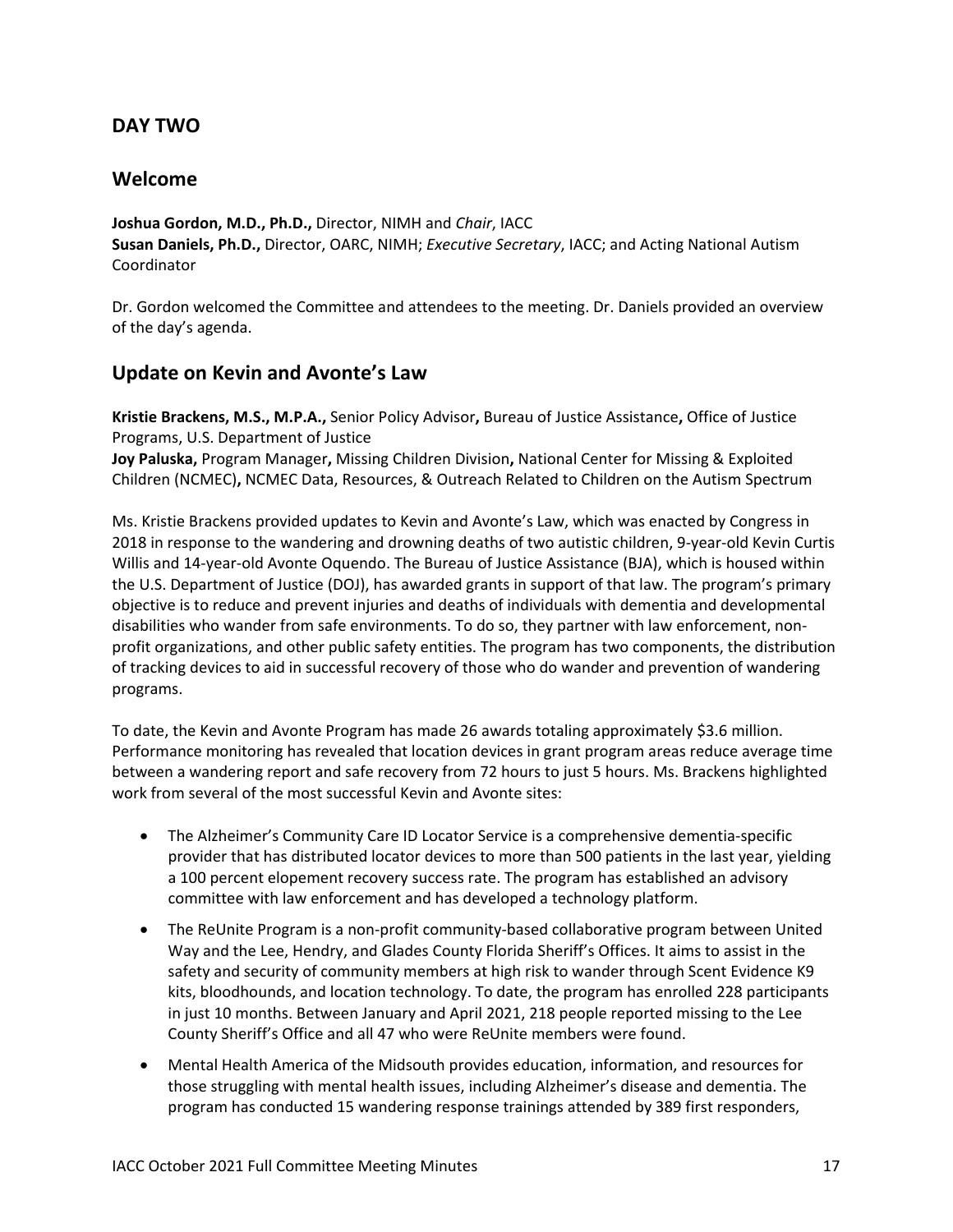provided File of Life cards to more than 5,000 Tennessee residents, and distributed more than 7,000 pieces of information to the older adult population in 13 counties.

- The Boston Police Department (BPD) aims to provide lifetime SafetyNet service and/or ID bracelets to 225 families of individuals who wander due to dementia or developmental disabilities. As of June 2021, the program enrolled 26 new clients in SafetyNet Radio Frequency tracking. A total of 65 clients have been enrolled in the program since the inception of the BPD-SafetyNet partnership in 2012.
- The Osceola County Sheriff's Office offers a Project Lifesaver band to residents with cognitive disorders that may increase risk for elopement. The bands are available at no cost, and the Sheriff's Office changes out batteries and checks in every 60 days. To date, 30 clients have participated in the program, and two wanderers have been found.
- The Sumter County Sheriff's Office has distributed 59 GPS-enabled devices since December 2020. Nine participants who wandered have been located and brought home safely by family, and four wandering incidents were prevented altogether.

Another component of Kevin and Avonte's Law required BJA to develop standards and best practices for tracking technology. To this end, they convened a Locative Technology Roundtable with the 26 active Kevin and Avonte grantees. The goal of the roundtable was to discuss practices and standards for using tracking technology, collaborations with the community and law enforcement, and opportunities for non-invasive practices. They also discussed proactive programing, reasons for wandering, and considerations for improvement. A key takeaway includes the need for federal and national standards for the use of tracking technology to locate missing individuals who have wandered. These standards must include the perspective of everyone who is affected and be flexible and adaptable to different departments and jurisdictions. Critically, locative tracking technology is a last resort, and all other prevention methods should be employed first. The group also determined that it is difficult to determine a single cause for wandering across a large population and that first responders need to be trained on identifying key characteristics associated with intellectual or developmental disabilities (IDD) and dementia.

Ms. Brackens reviewed ongoing training and technical assistance efforts. The Kevin and Avonte Program is supported by th[e International Association of Chiefs](https://www.theiacp.org/) of Police (IACP), the [National Center for Missing](https://www.missingkids.org/HOME)  [and Exploited Children \(NCMEC\),](https://www.missingkids.org/HOME) and the Arc of [the United States.](https://thearc.org/) They developed [HomeSafe](https://www.theiacp.org/projects/home-safe) with IACP, which includes information about Kevin and Avonte sites; resources for training and technical assistance; and a library with webinars, workshops, tools, and publications. The grantees also have a secure peer-sharing platform to discuss challenges and successes.

The Kevin and Avonte Program plans to make 17 new awards totaling \$2.3 million in FY 2021. A stakeholder workshop is planned for spring 2022, and FY 2022 program enhancements will involve the development of a prevention toolkit, increased focus on public education and awareness, and expansion to resources specific to exploitation of children who wander.

Ms. Joy Paluska discussed autism-relevant activities at NCMEC, the mission of which is to find missing children, reduce child sexual exploitation, and prevent future victimization. She and her colleagues recently compiled a report on *[Missing Children on the Autism Spectrum](https://www.missingkids.org/content/dam/missingkids/pdfs/ncmec-analysis/missing-children-on-autism-spectrum-2021.pdf)*. Between 2011 and 2020, 1,516 autistic children were reported missing to NCMEC. Sixty-four of these children were recovered deceased; the vast majority of these died by drowning.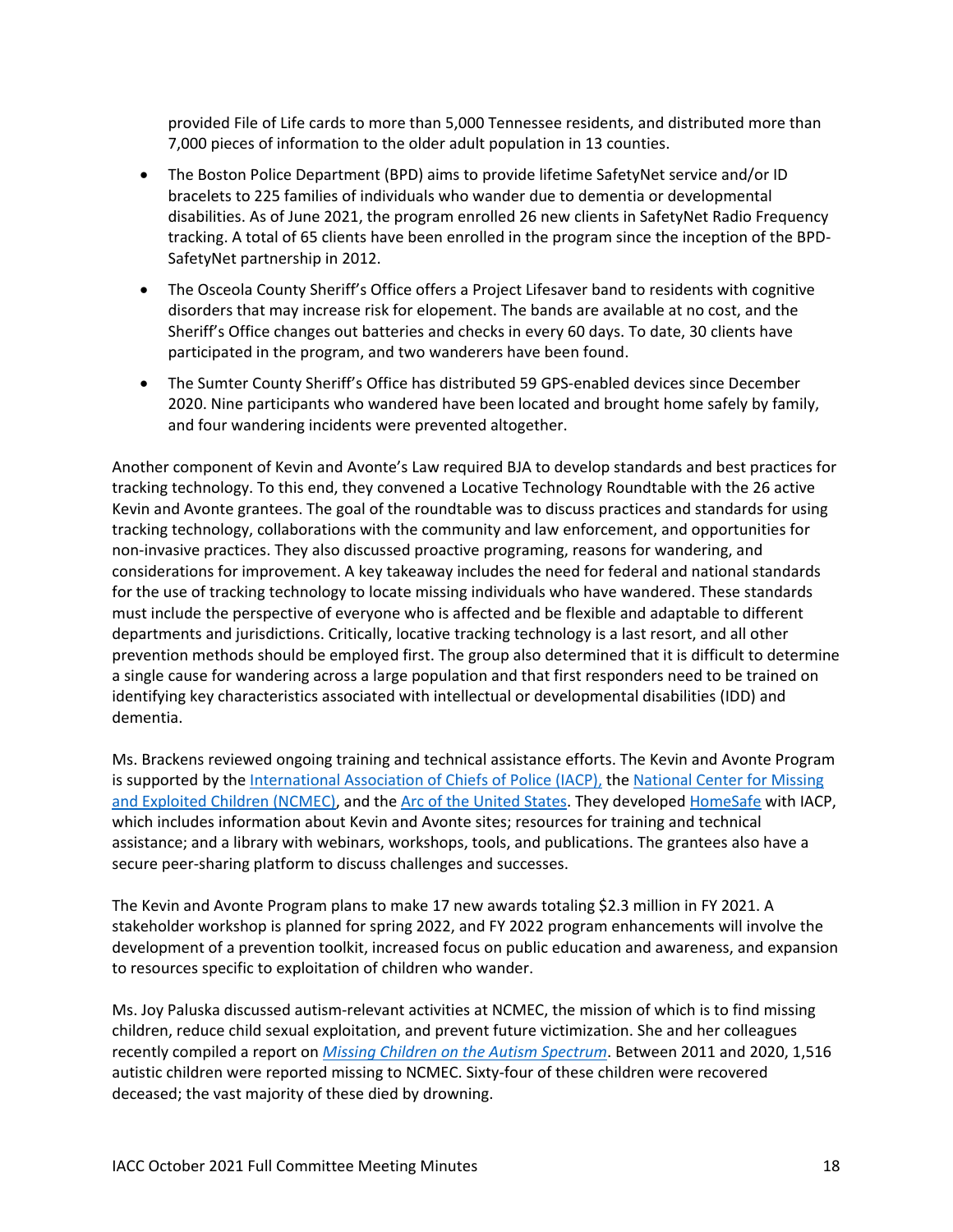Data shows that there is a spike in missing children during the summer months. About 98 percent of cases reported to NCMEC end in a safe, successful recovery. Accordingly, the organization strongly encourages families and law enforcement partners to report the case directly to NCMEC so that they can deploy their many resources. The organization's call center is open 24/7 to provide support to caregivers and law enforcement and to connect them with a case manager. The case manager creates and disseminates missing posters, coordinates with law enforcement, gathers information and coordinates analytic support, and refers the family to advocacy services. If necessary, the case manager connects with Team Adam consultants and federal liaisons. Team Adam consultants are retired law enforcement officers, forensic specialists, and other specialists who deploy and provide on-site assistance, critical case assistance, and long term case assistance. Posters enable the public to participate in the location of missing children and analytic support enables law enforcement to use public and private data.

Ms. Paluska discussed family services offered by NCMEC. Family Services are led by the Family Advocacy Division, which offers specialized crisis intervention support and reunification assistance; and by Team HOPE, a peer support program for families with missing or sexually exploited children. NCMEC also leverages the expertise of federal partners, including the U.S. Postal Inspection Service, the Department of Homeland Security (DHS), the U.S. Secret Service, and U.S. and Immigration and Customs Enforcement (ICE).

The organization prioritizes outreach and awareness strategies. Earlier this year, NCMEC trained law enforcement partners to build their own outreach and awareness programs. They also offer [model](https://www.missingkids.org/theissues/autism)  [programs and resources for law enforcement and families,](https://www.missingkids.org/theissues/autism) [NCMEC CONNECT](https://connect.missingkids.org/) which provides trainings and webinars, search protocols for missing autistic children, and blogs on safe swimming and water searches. NCMEC partners with th[e National Autism Association \(NAA\),](https://nationalautismassociation.org/) IACP, and BJA.

Ms. Paluska reviewed NCMEC efforts to reduce child sexual exploitation, which may include child sex abuse materials (CSAM), child sex trafficking, child sex tourism, child sexual molestation, online enticement of children, and sending of unsolicited obscene materials to children. She described the NCMEC [CyberTipline](https://www.missingkids.org/gethelpnow/cybertipline) workflow, which allows any individual to make a report. Additionally, electronic service providers are mandated by law to report CSAM to NCMEC. CyberTipline workers determine the urgency of each case: Priority 1) the child is in immediate danger, Priority 2) the child will or may be in danger, or Priority 3) the danger has passed. Analysts use the reported information to identify and locate the child, the offender, and other useful information for law enforcement. NCMEC finds that half of exploiters had direct access to the child and were considered "trusted adults." During the COVID-19 pandemic, NCMEC has seen a 28 percent increase in CyberTipline reports and a 97.5 percent increase in online enticement reports.

Children with IDD are at particularly high risk for exploitation. Abusers often view them as "easy targets" who can be manipulated, and many children with IDD struggle to discern risky behavior or situations. NCMEC is working to develop protocols to address these specific vulnerabilities and to raise awareness for caregivers of autistic children.

To conclude, Ms. Paluska described several NCMEC resources to prevent future victimization. [NetSmartz](https://www.missingkids.org/netsmartz/home) is an online safety program for children and their families to open the discussion about victimization and online safety from a young age. Resources include activity guides, online games, tip sheets, and videos. NCMEC also offers technical, emotional, legal, and informational support [services to CSAM survivors.](https://www.missingkids.org/gethelpnow/csam-resources)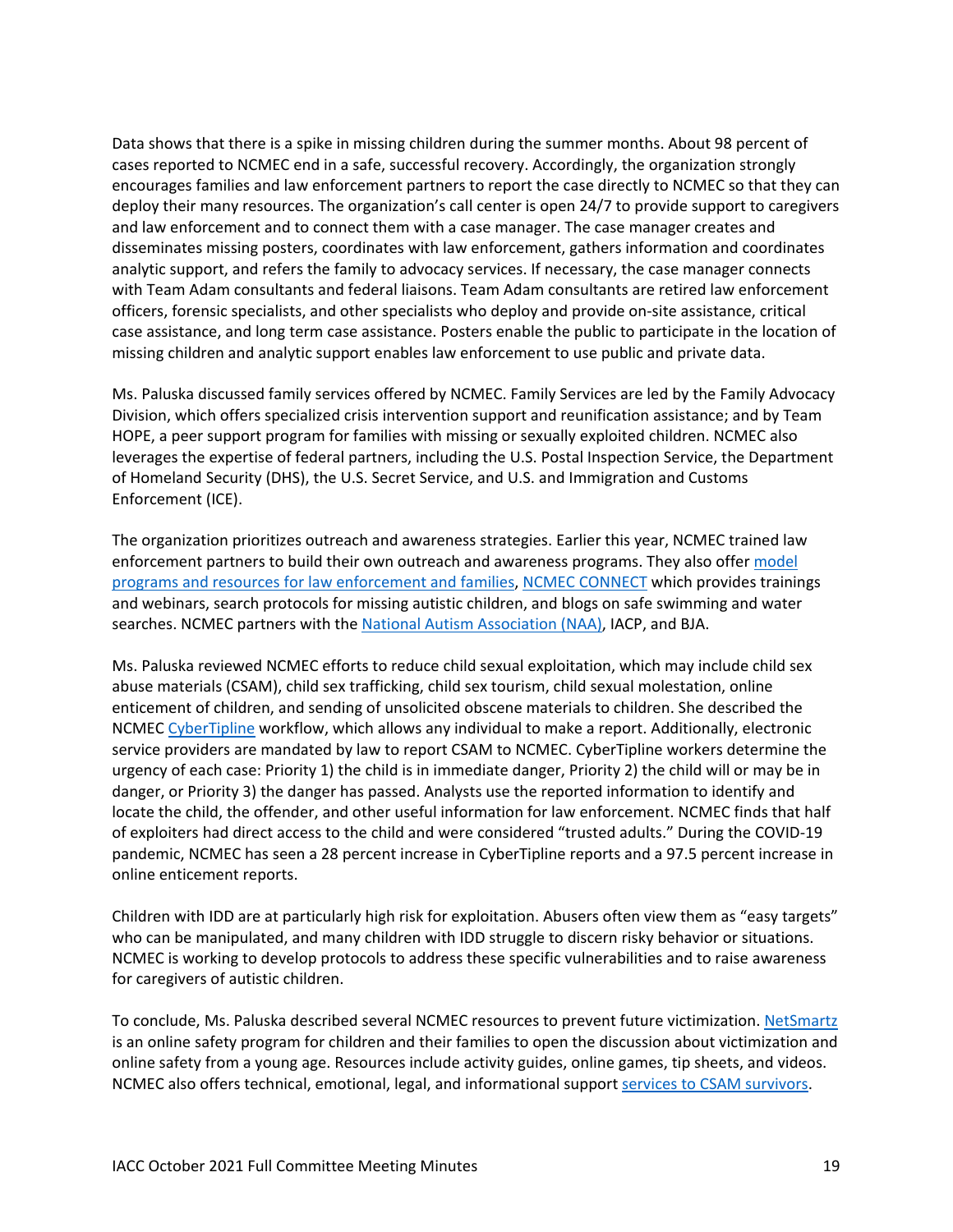Ms. Paluska encouraged Committee members to visit NCMEC CONNECT for additional resources and materials.

## **Committee Discussion**

Mr. Srinivasan said that school districts, service providers, and other organizations underreport wandering. He shared a personal experience when a classmate wandered away from their elementary school. When the child was returned some hours later, the classroom staff intentionally hid the incident from the family. Ms. Paluska said that law enforcement can only respond if the incident is reported. NCMEC encourages school administrators to contact NCMEC and law enforcement as early as possible during a wandering incident. Ms. Brackens added that there is a need to educate the public to recognize signs of a missing or wandering individual and know what steps to take.

Mr. Craig Johnson asked whether NCMEC provides training for parents to help teach their children safety practices in dangerous situations. Ms. Paluska answered that NCMEC will soon hold a webinar focused on caregivers of children on the autism spectrum.

As a Black autistic parent of children on the autism spectrum and of a child with intellectual disability, who are also Black, Mx. Morénike Giwa Onaiwu expressed deep concern and fear about the implications of surveillance and tracking devices. She reminded the Committee that disabled people of color are at high risk for challenging encounters with law enforcement. She said that police reform must occur before location and tracking tools are considered. At this time, law enforcement lacks competent developmental disability knowledge and sufficient cultural competency to be entrusted with such authority. Ms. Paluska said that NCMEC has similar concerns and is working to address racial biases among law enforcement partners. Ms. Brackens added that the BJA has a large law enforcement training component, including justice and mental health collaboration and crisis intervention training. There has been a focus on Constitutional policing and violence reduction strategies.

## **Public Comment Session**

**Susan Daniels, Ph.D.,** Director, OARC, NIMH; *Executive Secretary*, IACC; and Acting National Autism Coordinator

Ms. Adrienne Robertiello is an educator at Children's Specialized Hospital and the parent of an autistic child. Through her work, made possible by the New Jersey Department of Human Services, the hospital has identified several indications of safety risks, many compounded by issues such as communication, hearing vision, physical impairments, IDD, and mental health. Poison control centers do not record potential factors that might influence repeat episodes of poisoning, such as autism or intellectual disability. There is no quantitative or qualitative data available of the occurrence of most safety incidents. Efforts to record this information may help to identify patterns in households and communities to inform more effective prevention and safety education. Ms. Robertiello emphasized the need to study the efficacy and impact of current and emerging safety education to determine safety risks, identify disparities, and inform the development of effective safety education and professional training. This effort will require expanded and improved data collection given that most functional data for autism safety are subjective, discriminatory, or otherwise inadequate. She noted that this work should be equitable and ensure methods that prevent misuse and bias. The ultimate goal is to empower autistic people to better understand practice safety skills.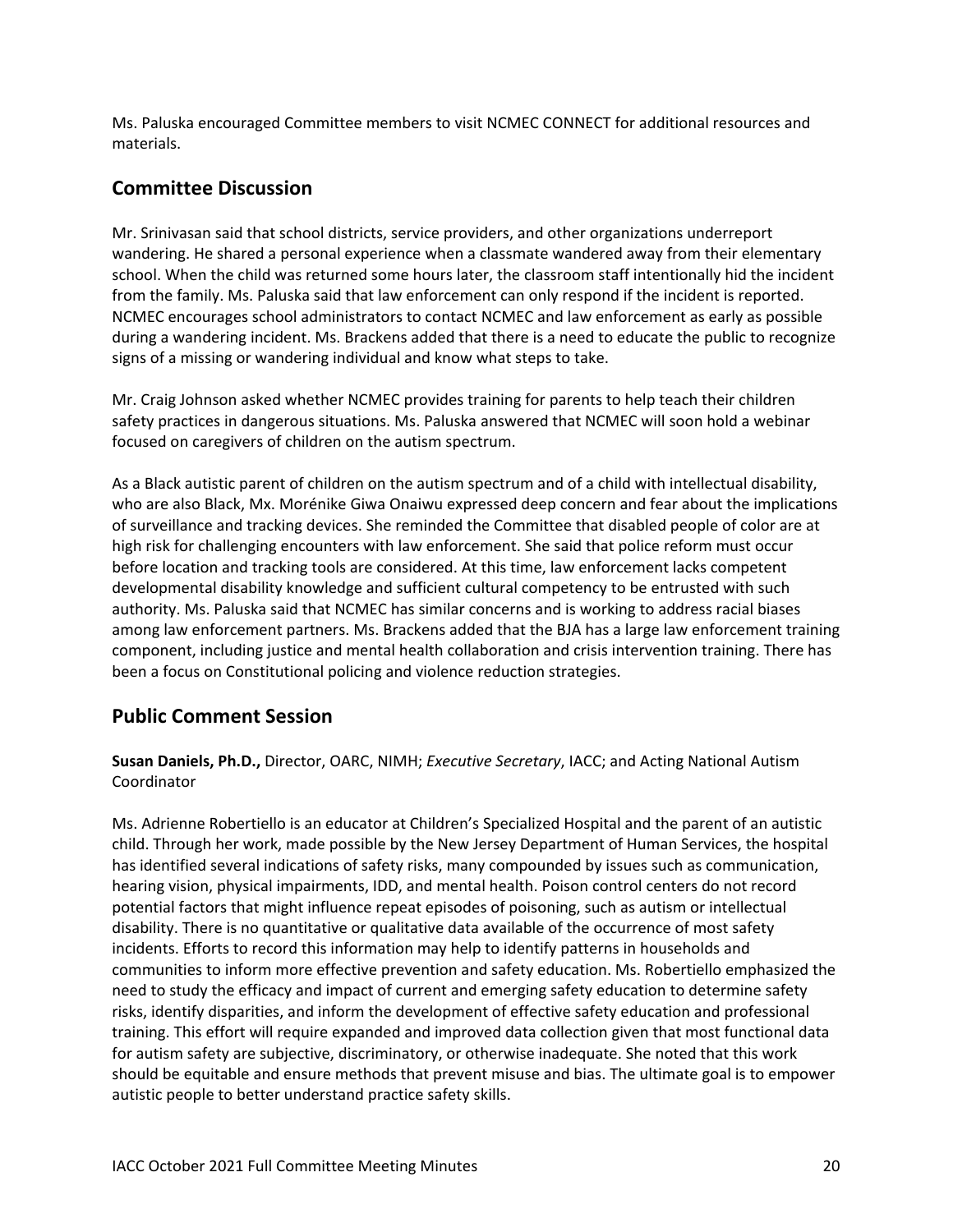Dr. Crystal Hernandez is a Cherokee Latina mother of an autistic child. She is a Tribal mentor parent and serves on support groups and panels that work on Tribal inclusion projects and research. Although Tribal Nations are increasingly included in autism work, many still struggle to find services and treatments for their autistic loved ones. Autism in Indian Country is underrepresented in national and state data due to non-inclusive measures of measurement and distrust. There is a need to improve culturally relevant diagnostic tools and screening instruments and train those working in the field on cultural humility and responsiveness. Appropriate, culturally relevant screening practices should be embedded in conventional and unconventional settings such as health care clinics, day cares, community centers, nutrition programs, Head Start programs, and behavioral health care settings. A focus on community and extended-family compositions in systems building design is desperately needed. Representation and improving access to care in community settings are priority areas. She recommended that stakeholders look beyond gap analysis to focus on actionable items for continued system overhaul characterized by culturally rooted care.

Ms. Julia Bascom is the Executive Director of the **Autistic Self Advocacy Network (ASAN)**. The organization is concerned by the lack of comprehensive research aimed at ethically supporting autistic people who lack effective means of communication, struggle with self-injury or aggression, or otherwise require intensive support. She emphasized that effective communication is an urgent human rights issue, but few studies on services and supports have focused on this area. Given that one in three autistic people do not develop usable oral speech, it is imperative that significant research dollars be dedicated to understanding and scaling effective approaches for these individuals. A robust body of evidence indicates that augmentative and alternative communication (AAC) is effective for individuals with speech-impacting disabilities, including those with IDD or ASD. Despite evidence that communication is key to improving quality of life, research on best practices is limited. Most communication research targets motor, cognitive, and language differences. Ms. Bascom urged the IACC to prioritize development of substantial research on best practices for supporting robust, effective AAC for autistic people. She also noted that many autistic people who struggle with self-injury or aggression lack access to mental health services and are only offered behavior modification programs or medication with little attempt to address their underlying needs. Autism research should aim to understand and address the root causes of self-injury and aggression, and ASAN recommends that the IACC lead the charge in prioritizing research that expands options for autistic individuals with challenging behaviors. Critically, this research must be conducted, to the maximum extent possible, in partnership with autistic people.

Dr. Eileen Simon is mother to an autistic son who learned to speak at six years old. She expressed her belief that language disorders are the most serious handicap of autistic children. Although language disorders may underlie social disorders, most research since the 1980s has focused on the latter aspect of ASD. Dr. Simon urged the IACC to maintain its focus on developmental language disorder and its causes. Furthermore, she felt that the IACC should name language development as the most important area of research for autistic children.

Ms. Shannon Des Roches Rosa is the mother of a 20-year-old high-support autistic young man and the senior editor of the autism information and advocacy community *[Thinking Person's Guide to Autism](http://www.thinkingautismguide.com/)*. She expressed her concern that public and private autism efforts focus disproportionately on theoretical unborn autistic people rather than on best practices to support existing autistic people. Per the Committee's analysis, autism research funding is primarily allocated to risk factors and biology, while less than 10 percent is reserved for lifespan issues and services. Ms. Des Roches Rosa said that the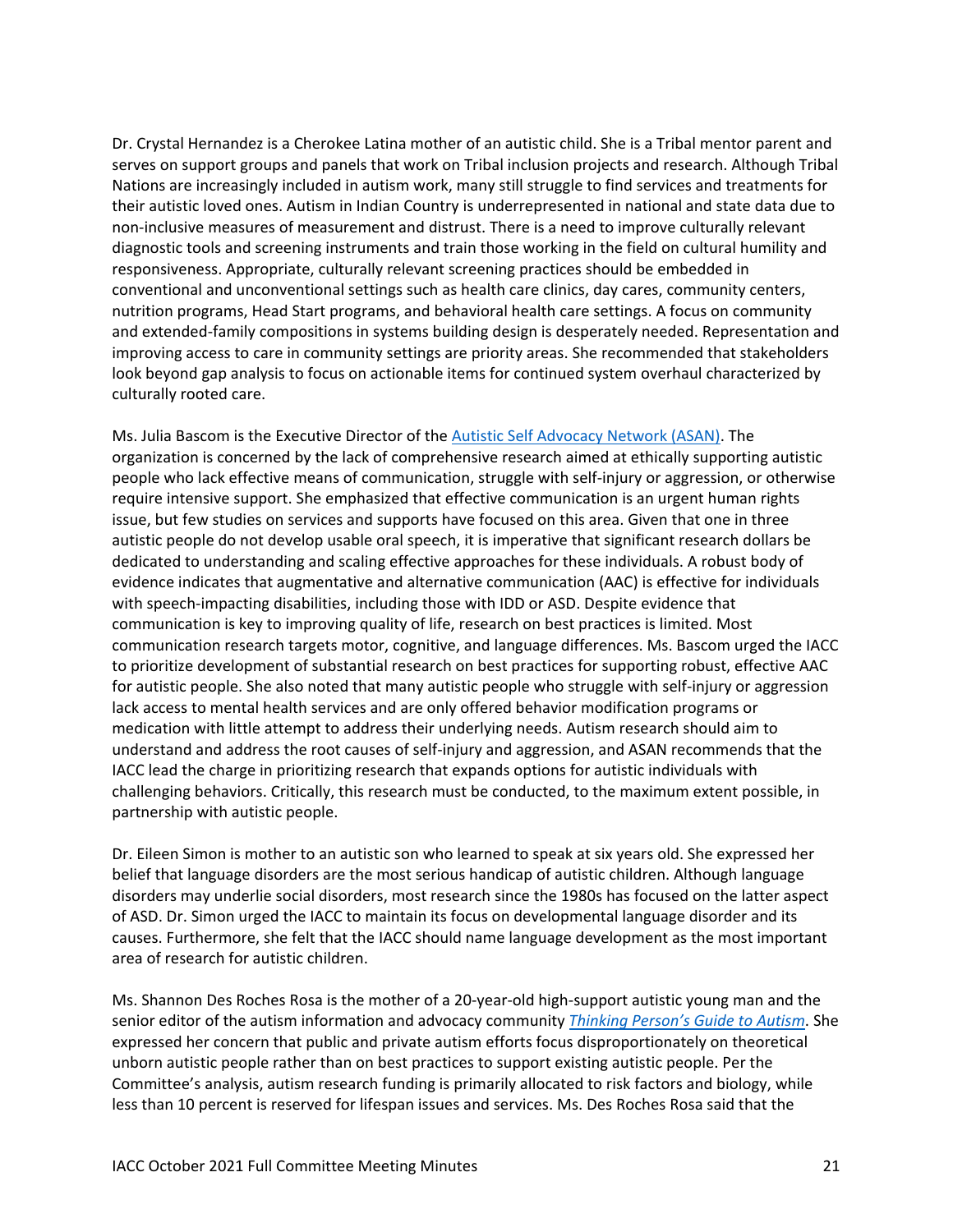autistic community needs well-paid and trained educators and support workers, medical professionals versed in best practices for autism, and frameworks to support life transitions. While her own family has been privileged to access ASD services in their area, many less-advantaged autistic people and their families are partially or totally excluded from services, as are those perceived to have low-support needs. Finally, she stated that autism issues must have autistic insights and guidance. She urged the IACC to revise their outlook and directions to consider that every autistic child and adult in the nation deserves the same opportunities and benefits.

#### **Summary of Written Public Comments**

**Susan Daniels, Ph.D.** Director, OARC, NIMH; *Executive Secretary*, IACC; and Acting National Autism Coordinator

The Committee received a number of [written public comments.](https://iacc.hhs.gov/meetings/iacc-meetings/2021/full-committee-meeting/october13-14/public_comments.pdf?ver=6) These comments focused on several important topics, including programs, supports, and housing options for autistic individuals with highsupport needs; concerns about medical practices and potential causes of autism; the role of the IACC and the federal government; service needs, resources, and policy implications; needs of the direct support professional workforce; treatment of autistic individuals in medical settings; services and supports for adults; and comments for the *Strategic Plan* update. There is additional [packet of](https://iacc.hhs.gov/meetings/iacc-meetings/2021/full-committee-meeting/october13-14/ged_public_comments.pdf)  [comments](https://iacc.hhs.gov/meetings/iacc-meetings/2021/full-committee-meeting/october13-14/ged_public_comments.pdf) that are about concerns about of the use of graduated electronic decelerators (GEDs) on people with disabilities, such as autism.

#### **Committee Discussion**

Dr. Gordon thanked the oral commenters for presenting their comments directly and invited Committee members to make comments or ask follow-up questions.

At Dr. Daniels' request, Dr. Tiffany Farchione sent public comments about the use of GEDs, also called electronic stimulation devices (ESDs), to the Food and Drug Administration (FDA). The FDA banned the use of ESDs, but the ban was overturned by two judges on a three-judge panel on the D.C. Circuit of the U.S. Court of Appeals. The FDA and DOJ appealed this decision, and the case is now pending decision by the full D.C. Circuit.

Ms. Gassner appreciated Ms. Robertiello's comments and reminded the Committee to remember that not all high support needs issues are subjectively observable. These issues include housing, mental health services, safety training, and interventions. She also told Ms. Peggy Kilty, who submitted a written comment on the issue of individualized education plans (IEPs), to reach out to the IACC, who will put them in touch. She also supported ASAN's comments on the need to include people with high support needs. Last, she pointed out a need to expand training and education for autistic individuals to learn functional skills and how to be safe in the community.

Dr. Halladay echoed the importance of safety skills and urged the Committee to address this area further. Although Kevin and Avonte's Law has been vital, she felt that more can be done. She referenced some written comments from families who expressed an urgent need for hospitals that can provide crisis care for people with autism. There are pilot programs have trained hospital personnel to assist during severe mental health crises, but these have not been adapted for autism.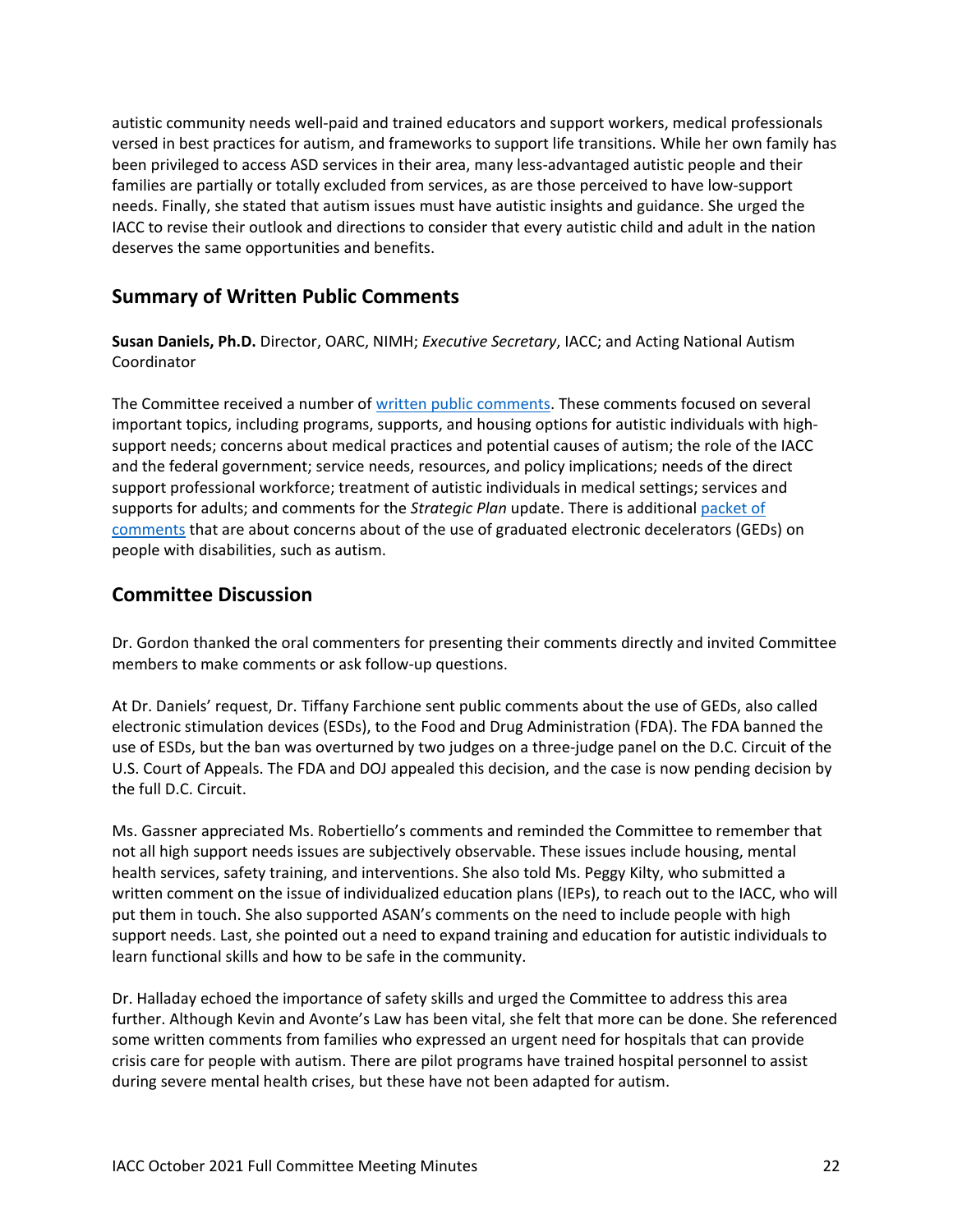Ms. Smith said that autism advocacy work should support autistic people who want to explore their communities safely, such as nature walks or swimming lessons. Ms. Smith also expressed support for the FDA ban on ESDs. These devices cause pain, which violates the Constitutional ban on cruel and unusual punishment.

Mx. Giwa Onaiwu thanked Ms. Robertiello for emphasizing the importance of accurate safety data. However, she pointed out that she could not ethically advise most families to report the frequency of these events given that caregivers of autistic children—especially those who are disabled themselves already suffer under intense scrutiny and are disproportionately involved with child protective services.

Ms. Lindsey Nebeker addressed toxicity and divisions within the autism community. She has advocated for increasing support for non-speaking autistic people since she first attended an IACC Full Committee Meeting eleven years ago. She and her colleagues joined the Committee because supporting people at all levels of need is important to them. She said that her ability to perform effectively as a Committee member is difficult when she receives hurtful comments and attacks from people who do not believe she understands complex or high-support needs. She urged the public to learn about a person's history before passing judgment. Ms. Nebeker explained that she has an autistic brother with coexisting intellectual disability; he is non-speaking, does not use AAC, and has lived in a group home since age 16. He is a significant motivator of her advocacy efforts to ensure happiness and safety for all autistic people. Several public comments have disparaged and invalidated Committee members' experiences, suggesting that they have "never seen a truly autistic person" or have "hijacked a diagnosis." She reminded the public to consider that all IACC members participate on the Committee to improve life for every person on the autism spectrum.

Ms. Crane appreciated that the Kevin and Avonte Program has connected with diverse stakeholders, but she was concerned that these efforts have not included autistic people themselves. Those who have had wandering behaviors in the past could provide insight interventions that have hurt or helped them and how to safeguard their rights. She also pointed out that many tracking devices are marketed by private companies, enabling anyone to track the location of a nonconsenting person. Ms. Crane encouraged members of the program to address abuse and misuse of these devices when creating federal standards for their use both privately and by law enforcement.

Ms. Paluska responded that NCMEC focuses on missing children, though at times they provide help in locating people under age 21. They prioritize proactive, non-tracking approaches over device-based methods. NCMEC considers location tracking to be a last resort. Ms. Brackens said that the Locative Technologies Working Group did not include the perspectives of autistic people who have wandered. However, a key takeaway from their discussion is that the voices of individuals with lived experiences must be included in all future efforts.

Dr. Robertson emphasized his appreciation for his federal colleagues at the FDA who have worked to restrict harmful devices. He expressed that the devices violate human rights. He agreed with other Committee members that safety skill development is a key priority. Funding for water safety skills activities should include all marginalized groups that are disproportionately likely to drown, not just autistic people. He also spoke about the need for linguistically and culturally competent strategies to support diverse, underrepresented populations. He noted that the federal government is charged to ensure diversity, equity, inclusion, and accessibility in research and supports and services.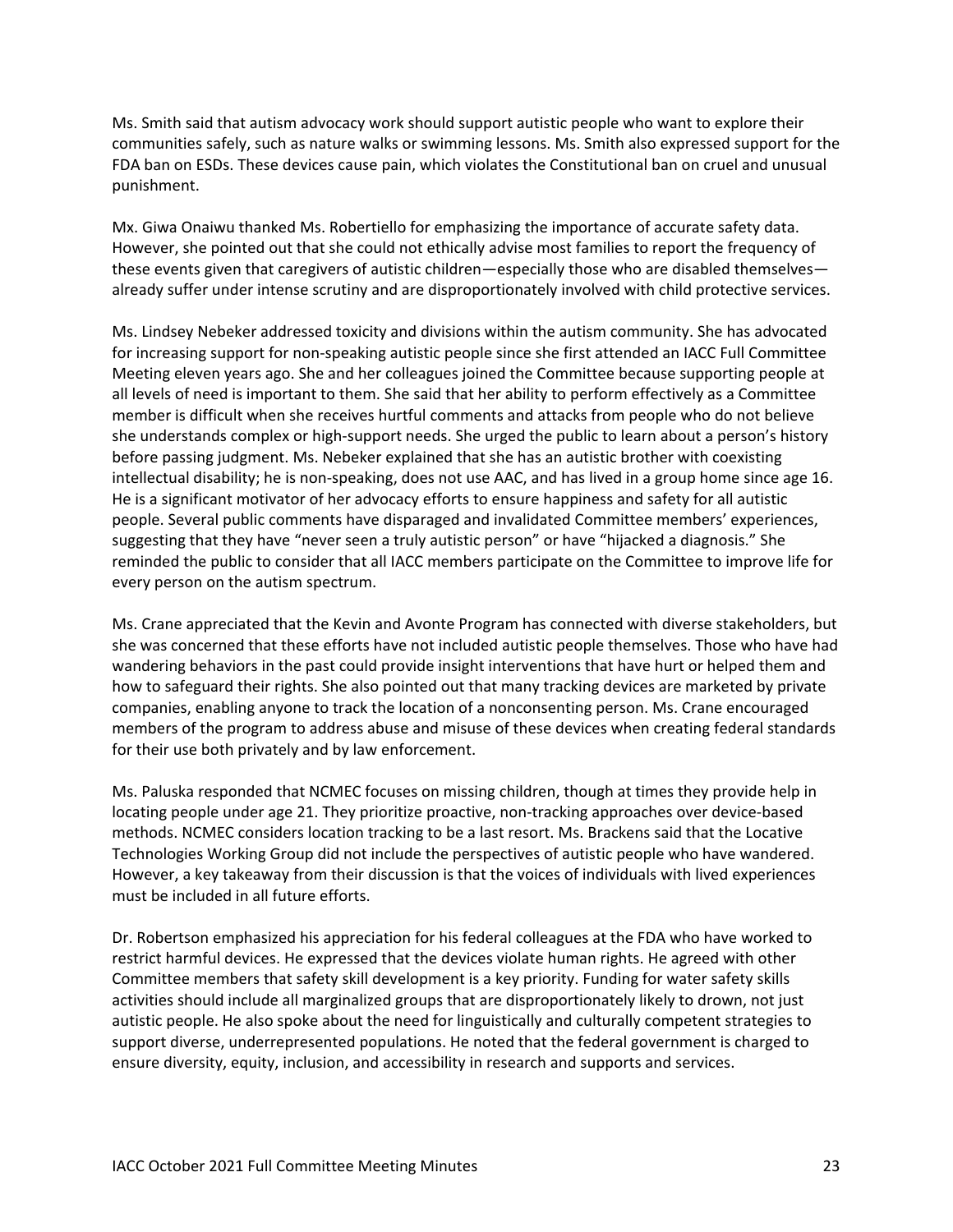Dr. Jenny Mai Phan agreed that swimming is an important focus. As a parent to two autistic children, she recently sought community support to find swimming instructors trained to work with autistic children. It was difficult to find instructors that can work with her children's needs, and she had to teach them despite being unable to swim herself. She reminded the Committee that caregiver support is a high priority because many of these needs fall on family members. Autistic family members and caregivers of autistic children often lack support themselves. Additionally, racial/ethnic minority families disproportionally lack support. Dr. Phan also emphasized the importance of bilingual services and translators for non-native English-speaking families.

Dr. Judith Cooper commented on relevant efforts at the National Institute on Deafness and Other Communication Disorders (NIDCD). They support a program on AAC and have encouraged research on minimally verbal autistic individuals more the last decade. She encouraged people with further concerns about this issue to send in comments, which she and Dr. Debara Tucci can share with their staff. Dr. Gordon encouraged the Committee to learn more about the NIH research portfolio as they prepare for the *Strategic Plan.*

Ms. Smith talked about being institutionalized for the first five-and-a-half years of life. Ms. Smith was only able to learn, gain skills, and participate in the community after receiving one-on-one support. Teachers and parents must be equipped with the knowledge that autistic children can grow and learn. People with intellectual disabilities deserve the supports necessary to access education, literacy, and the community. In the context of tracking devices, autistic people should have informed consent.

Ms. Paluska said that NCMEC plans to partner with other organizations, such as the Y, to support inclusive swimming lessons. She also talked about doing more work with Native American and Indigenous communities.

Mx. Giwa Onaiwu asked Ms. Paluska to share the mechanisms used to distinguish between a potential trafficking victim from an individual who is engaged in commercial sex work or transactional sex. The sex industry can be a means of survival when employment options are limited. This is especially true for gender diverse or queer autistic individuals, or others with intersectional marginalizations. Ms. Paluska encouraged Mx. Giwa Onaiwu to reach out by email to be connected to colleagues who work in the Exploited Children Division, who are experts in this area.

Dr. Daniels offered to connect Ms. Paluska and Ms. Brackens with the CDC program on water safety.

## **National Autism Indicators Report: Mental Health**

**Lindsay Shea, Dr.P.H.,** Director, Policy and Analytics Center**,** A.J. Drexel Autism Institute, Drexel University **Jessica Rast, M.P.H,** Research Associate**,** A.J. Drexel Autism Institute**,** Drexel University

Ms. Jessica Rast talked about priorities and potential for autism and mental health research. Mental health is a vital component of health and mental health care is an integral part health care for all people, especially those with autism. Dr. Lindsay Shea provided an overview of th[e Policy and Analytics Center](https://drexel.edu/autisminstitute/research/Policy-Analytics-Center/) (PAC) at the [A.J. Drexel Autism Institute.](https://drexel.edu/autisminstitute/) PAC aims to understand how the health care system can improve access and services for autistic individuals.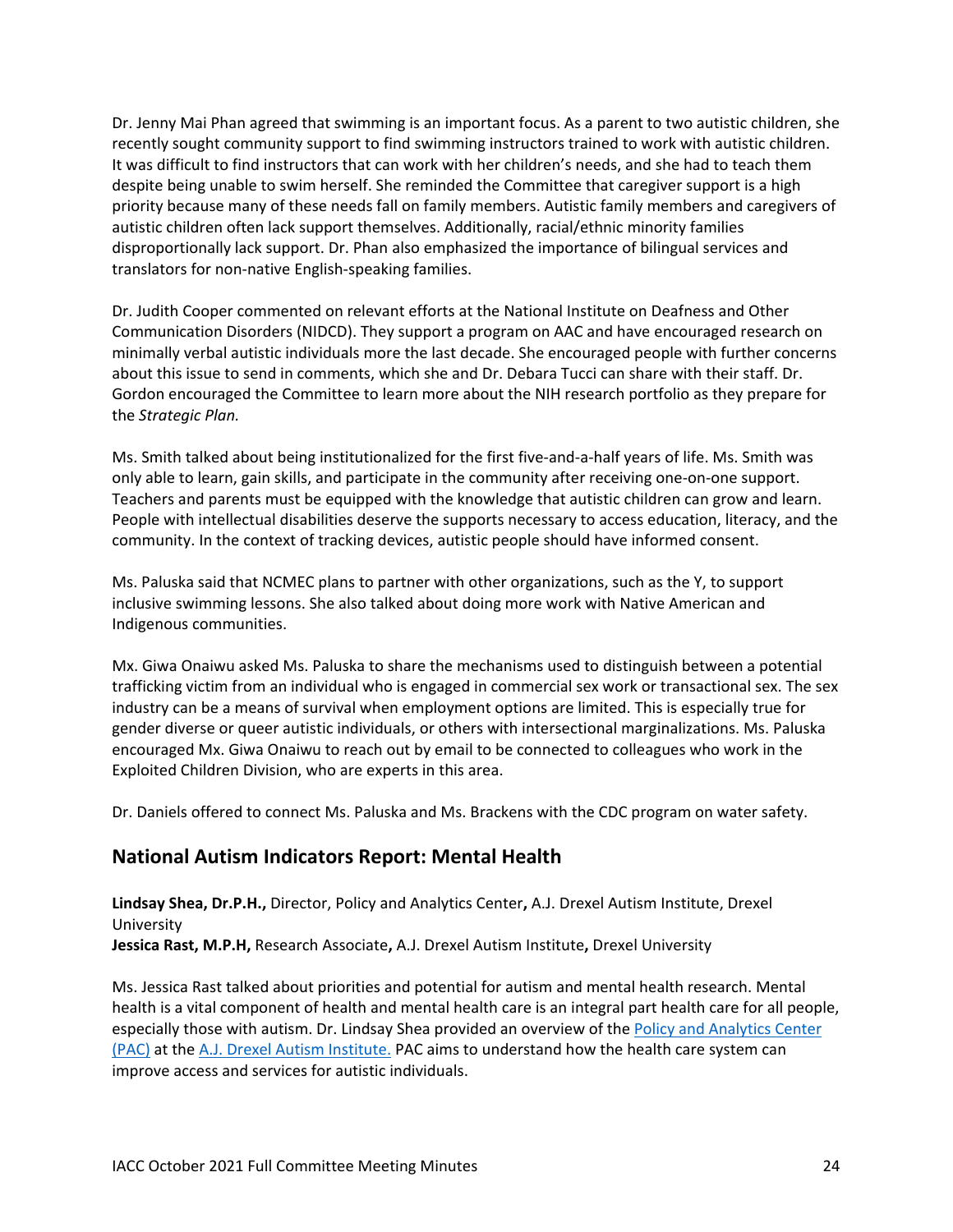Dr. Shea briefly introduced the *[National Autism Indicators Report: Mental Health](https://drexel.edu/autismoutcomes/publications-and-reports/publications/NAIR-mentalhealth/)*, which was firstauthored by Ms. Rast. This product is part of a Health Resources and Services Administration (HRSA) funded initiative, called [Autism Transitions Research Project \(ATRP\),](https://drexel.edu/autisminstitute/research/ResearchPrograminLifeCourseOutcomes/) which examines the transition from adolescence to adulthood. The A.J. Drexel Autism Institute believes that mental health matters in life transitions, systems, and families. Additionally, mental health diagnoses are common, especially among people on the autism spectrum, and care is complex for those with multiple needs. This work uses large data sources to analyze needed services and ensure that individuals with complex care needs have equitable access.

Ms. Rast explained that the *National Autism Indicators Report* catalogs indicators of mental health and mental health care and highlights areas for improvement in policy and practice. This document is a follow-up to the 2019 *National Autism Indicators Report: Health and Autism.* It focused on health and healthcare and found that autistic children have high rates of many mental health conditions. The new report found that autistic children in particular have high rates of mental health conditions. They are also more likely to see a mental health provider and to use psychotropic medication than their peers with other special healthcare needs. While almost all the autistic children they surveyed had health insurance, fewer than half of parents reported that insurance adequately covered their mental health needs.

She reiterated that ASD is not a mental health condition. Higher rates of mental illness among autistic individuals may be due to family history, adverse childhood experiences (ACEs), discrimination, isolation, and stigma. There is also emerging evidence that camouflaging is associated with increased depression and anxiety in autistic adults. Research also finds that mental health difficulties are linked to stigma and lack of understanding as well as challenges to accessing services and supports.

Primary care providers in the U.S. play a key role in identifying and managing patients' mental health needs. They are well-positioned to identify emerging concerns, but they typically lack expertise in mental health care. However, many mental health specialists are inadequately prepared to care for autistic patients. Other barriers to care include intersecting marginalized identities, fragmentation of service systems, high costs, and stigma.

To compile the *National Autism Indicators Report*, Ms. Rast and her team analyzed several large data sources. For children, they used two national surveys of mental health care, services, and experiences. They also used a national source of hospital inpatient stays and Medicaid records. Adult data were drawn from the same latter two sources as well as a large sample insured by Kaiser Permanente of Northern California. Ms. Rast noted that little data exist on mental health of autistic adults at the national level. Using multiple data sets allowed Ms. Rast and her team to build a picture of mental health across the life course.

They found that the most common co-occurring mental health conditions in autistic children were behavior and conduct problems, ADHD, and anxiety. These varied by race and ethnicity. Anxiety was more commonly reported by parents of White autistic children than for children of any other race/ethnicity. Hispanic parents endorsed relatively low rates of co-occurring mental health conditions in their autistic children. About 1 in 4 autistic adults enrolled in Medicaid had anxiety, bipolar, ADHD, and/or depression. With the exception of depression, rates of these mental illnesses were significantly higher among those with ASD compared to those with IDD. All seven mental health conditions were higher among autistic adults than the general population.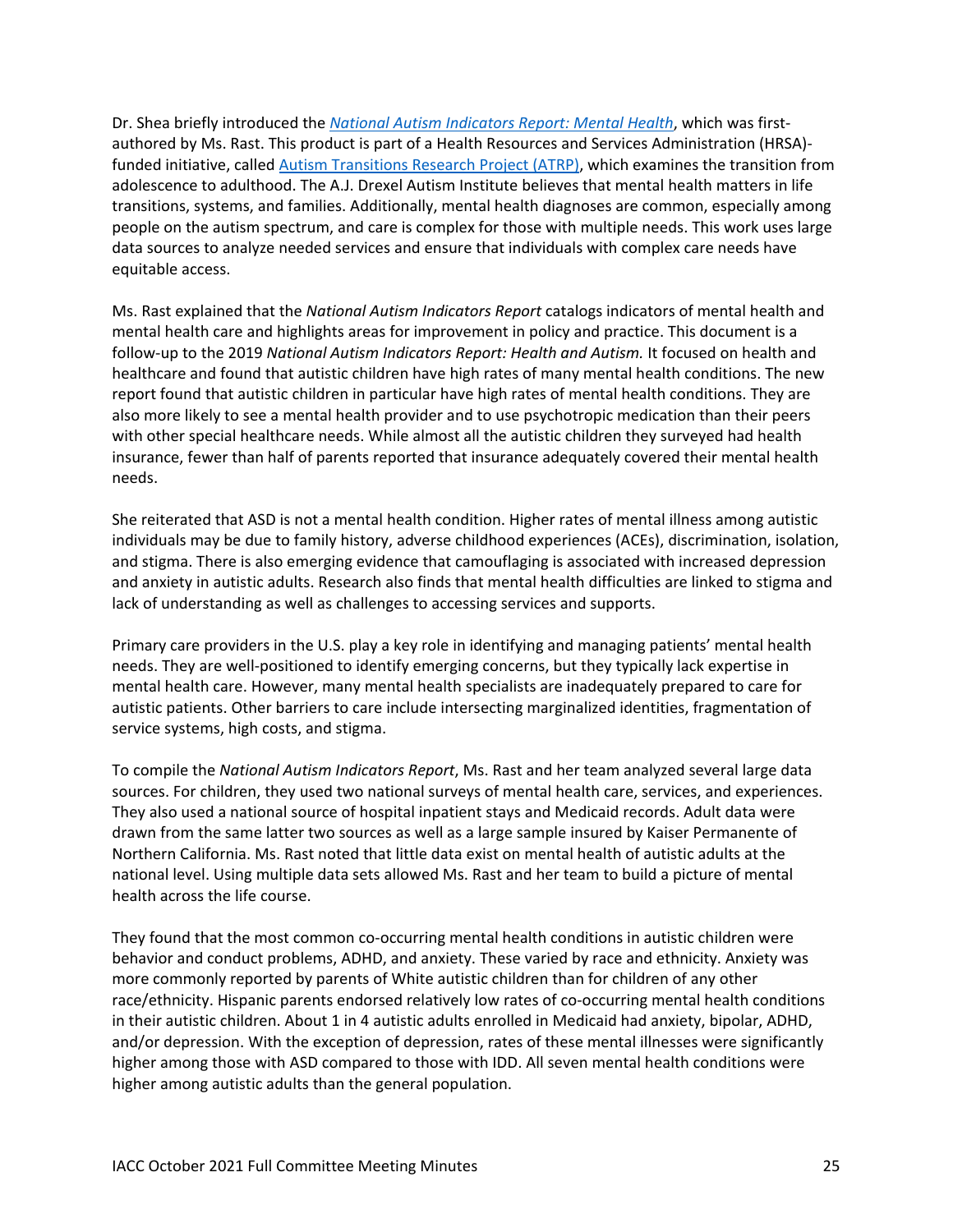Other important health risks include ACEs, such as difficulty paying for basics such as food and housing. More than half of autistic children experienced at least one ACE, which was similar to children with other special health care needs. This rate is 20 percent higher than children with no special health care needs. About 12 percent of autistic children experienced at least four ACEs. However, there are many unmeasured ACEs such as discrimination, marginalization, isolation, and camouflaging.

Management of these mental health concerns is critical for health, quality of life, safety, and other positive outcomes. While autistic children are more likely than children without special health care needs to receive mental health care, parents of autistic children were significantly more likely to report challenges to services access. Among White and Hispanic children and adults, the most common reason for inpatient hospitalization was mood disorders. However, the primary reason among Black children and adults was schizophrenia.

Ms. Rast explained that medication is an important component of condition management, which should also include psychosocial interventions and trauma informed care. About half of autistic children took a psychotropic medication in the past year, most commonly for co-occurring depression. Psychotropic medication use was significantly more common among autistic adults than those with ADHD alone or with no special health care concerns.

Ms. Rast discussed findings related to mental health and community participation in autistic youth. Mental health providers can support autistic people by encouraging activities such as sports, recreational activities, community engagement, and employment, all of which have a positive impact on mental health and well-being. Ms. Rast and her team found that autistic youth aged 12- 17 with unmet mental health care needs are significantly less likely to participate in community activities than those whose needs are met.

Based on these findings, her team made a series of recommendations. They highlighted the importance of equitable access to care and evidence-based practices, integration of mental health care into primary care, de-siloing systems of care, and training providers to competently treat autistic patients with trauma-informed approaches.

# **Mental Health Priorities to Guide Research in Autism: Autistic Adults and Other Stakeholders Engage Together**

**Teal Benevides, Ph.D.,** Associate Professor, Augusta University **Stephen Shore, Ed.D.,** Assistant Professor of Special Education, Adelphi University

Dr. Teal Benevides and Dr. Stephen Shore shared mental health priorities in autism research. They colead a project called [Autistic Adults and Other Stakeholders Engage Together \(AASET\),](https://www.pcori.org/research-results/2016/priority-setting-improve-health-outcomes-autistic-adults-and-other) an effort that works to meaningfully include and engage autistic stakeholders in research. At this time, little research authentically involves autistic people in setting priorities for research and practice.

Dr. Shore shared several strategies to enhance engagement of autistic partners. First, researchers should provide materials in advance to research partners to provide time to process. Materials should be presented in multiple accessible formats such as email, video, and live Zoom meetings. Interaction in various modalities should be encouraged and must remain flexible by need and context. These include text-based options, support for AAC devices, opportunities for spoken and non-spoken activities. It is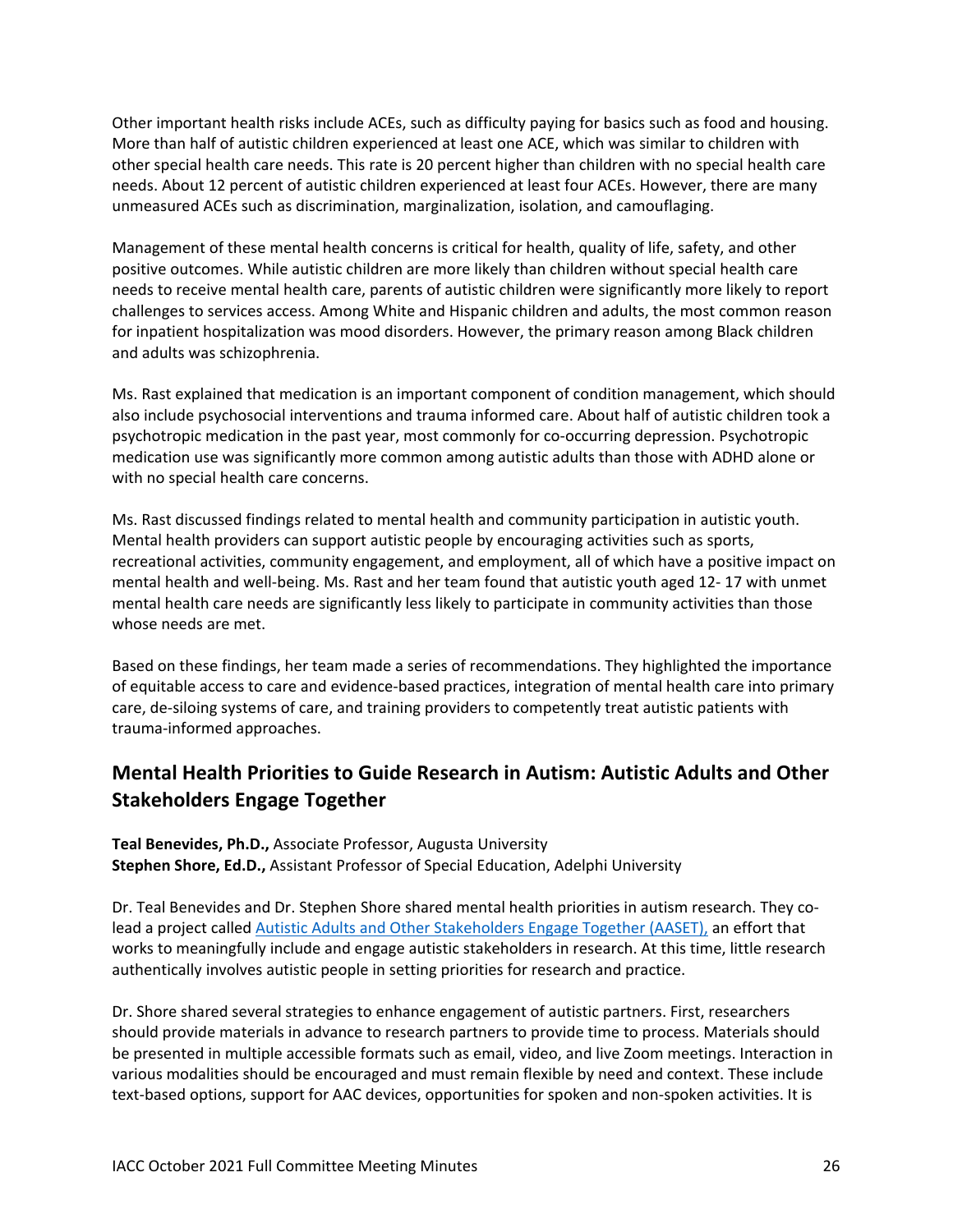also important to adapt the environment for in-person meetings and provide appropriate compensation. Critically, research teams must avoid tokenism by fostering genuine trust, respect, and support. Like any research collaborator, autistic partners must feel safe, valued, and heard equally.

Dr. Benevides discussed their priority-setting methods for the AASET project. They used a multi-tier process that took place over two years. The project began in July 2017 with a group stakeholder meeting before a large autism conference. The meeting included 51 adults, most of whom were autistic, who were asked about areas with gaps in evidence and what types of research they would like to see. Next, they worked closely with the community council and other members of the stakeholder team to identify methods to engage the autistic community. In August 2018 they used these recommendations to disseminate an online survey (which included visual and non-spoken options) to gather priorities from 236 autistic adults. From August to November 2018, they also conducted face-to-face focus groups with 26 autistic adults. The AASET team wanted to understand the priorities of people from rural, suburban, and urban settings. The second large group stakeholder meeting was held in November 2018 with 64 stakeholders, including advocacy organizations, community and academic partners, autistic adults and caregivers, and researchers. The purpose of the meeting was to understand the gathered information and to draft and prioritize specific elements of priorities for future research and practice.

Dr. Benevides described some of the strategies her team used to engage non-speaking participants in these activities. For instance, they used visual sliding scales on the survey that allowed participants to respond using pictures. In focus group setting, the AASET team ensured individuals using AAC or those with inconsistent speech had the opportunity to participate. These methods included having participants move around the room and use sticky notes to indicate their preferences. The participants reported that these efforts were useful and appreciated.

These activities revealed three priority areas: mental health interventions and outcomes; access to health care and accommodations; and gender inequalities in diagnosis, treatment, and sexual health. Dr. Benevides noted that approximately 23 percent of their sample was male, 59 percent were female, and 18 percent were nonbinary. About 4 percent identified as Hispanic, and 13 percent identified as non-White.

Dr. Benevides and her team learned that the top mental health priority is the impact of trauma on mental health outcomes on autistic individuals. Many participants experienced PTSD, trauma, and ACEs and wanted to know the best indicators or measures of these experiences in autistic people. Further, many participants asked for evidence-based approaches to effectively address trauma. Traumainformed care was discussed frequently.

The second priority was the impact of social isolation, stigma, discrimination, and marginalization on the mental health and well-being of autistic individuals. They also want to know the impact of radical inclusion, such as being part of a social movement.

The third priority related to self-managed interventions and activities as important drivers of quality of life and reduced mental health symptoms. Autistic people wanted evidence of the effectiveness of selfmanaged services and programs that do not require a gatekeeper. They also wanted evidence for community-available approaches, such as peer-led activities. They also asked about medical marijuana and other available treatments.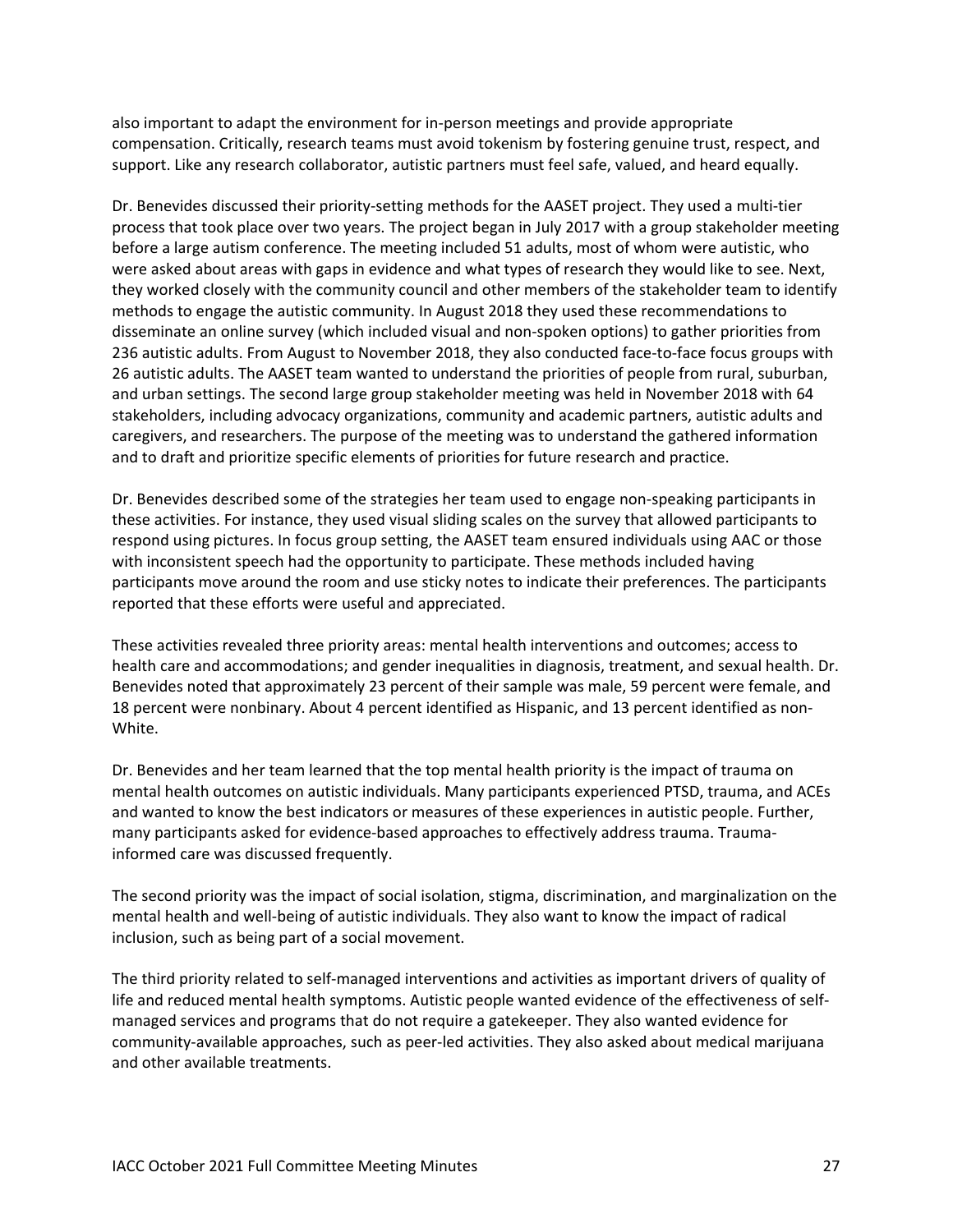Their fourth priority was on the long- and short-term negative effects or adverse outcomes associated with currently recommended therapies and interventions, including behavioral and pharmacological, across the lifespan.

The fifth and final priority was on the need to develop better measurement tools for autistic quality of life, depression, anxiety, social well-being, and sleep. Above all, these assessments should measure the interests and priorities of autistic people, even if these do not align with general societal norms. Participants were asked to rank order different outcomes that they felt were important for mental health. The top ten important outcomes included quality of life, anxiety, depression, social well-being, and sleep.

Dr. Benevides concluded that mental health is an essential component for overall well-being and quality of life among autistic adults. Accordingly, there is an urgent need for evidence-based practices to equip autistic people with skills to self-manage their mental health needs and lead fulfilling lives. Finally, she stated that society needs to create spaces and places where autistic people have a sense of belonging and are supported.

Ms. Rast highlighted some comparisons between the *National Autism Indicators Report* and AASET. While they took different approaches and asked different questions, their work can be used together to move the field forward. They developed a conceptual framework for advancing mental health research that has three phases: detecting, understanding, and reducing. In the first phase, researchers create indicators and identify vulnerable populations. Next, they identify determinants of health disparities at individual, provider, clinical, and system levels. Finally, they work to reduce disparities through intervention, policy changes, system changes, and implementation. Currently, most autism research about mental health is in the detection phase.

Dr. Shore discussed priority differences. Autistic adults are becoming more involved in research and developing priorities. Reliable and valid measures of mental health are needed. Autistic voices should drive priorities and action in understanding and improving mental health. Dr. Shore reiterated that mental health is an important component of health for all people.

Dr. Benevides listed actionable gaps in the data, which included expanding the ability to harness national data from autistic adults. It is important to include diverse groups and gather longitudinal data. Additionally, survey and administrative claims data can answer many questions, but they need to be supplemented with measures of preferences and context.

Dr. Shea closed the panel with discussing the need to match investment to priorities. Mental health is a flagship issue. Continuous engagement of diverse autistic voices and support for autistic leadership is required. Investment in mental health research and the service delivery system is necessary for detecting, understanding, and improving mental health.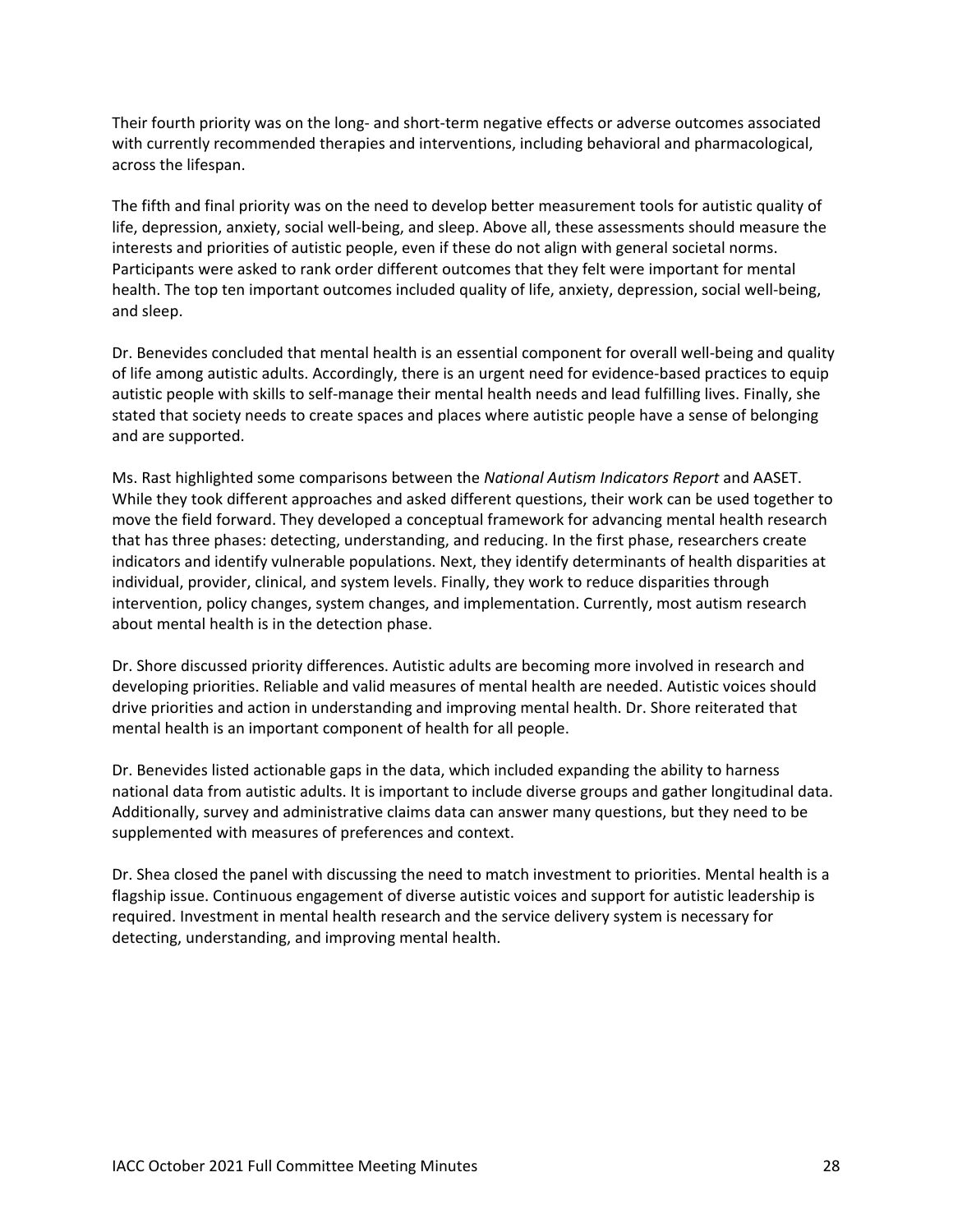# **Committee Discussion**

Dr. Phan expressed her appreciation for this work and wondered whether the AASET team is working on culturally sensitive mental health materials for autistic people or provider trainings. She also wanted to know which races were categorized as "Other" in their demographic data and hoped to see disaggregated data. Last, she urged grant funders to work with the autistic community, stakeholders, and researchers to develop guidelines for the study of trauma and abuse among autistic people.

Dr. Halladay said that Dr. Shore's comments on the lifespan encouraged her to reconsider the name "Lifespan Issues" in the *Strategic Plan.* It is necessary to understand the varying causes, diagnoses, and treatment of depression, sleep, and anxiety in autistic people. These issues may be underrepresented in their current categorization. Dr. Gordon said he appreciated the presenters' conceptualization of autism as its own form of disparity that leads to challenges in accessing care.

Dr. Piven said as a psychiatrist he recommends the use of prediction models. Although prediction of psychiatric disorders is challenging among people who do not use language, it is critical to detect and treat these disorders early. Parental history of an affective disorder is important information, as such disorders run in families. Dr. Gordon added that it is important to predict different outcomes within autism in order to provide treatment. NIMH strongly supports the inclusion of prediction models in its research portfolio.

Ms. Prince complimented Ms. Nebeker on her earlier statement about division within the autism community. She then described her work as founder of the [Madison House Autism Foundation,](http://madisonhouseautism.org/) a national organization dedicated to the lifespan issues of adults with autism. Madison House Autism Foundation works nationally with advocacy, policy, education and housing. Madison Fields is an on-theground project of Madison House Autism Foundation located in Dickerson, Maryland, and is dedicated to those with autism and IDD. The program provides therapeutic horse riding, job readiness, and community engagement, all of which have improved mental health and wellness among their participants. Others, such as first responders, have enjoyed the farm as well. She has found that outdoor time, community, and nature are powerful tools for promoting health among autistic people, just as they are in the general population. Many mental health experts have stated how important this location is to improving the mental wellbeing of many of our participants and our community. Ms. Nebeker also expressed her application for the work that the presenters have accomplished.

Ms. Gassner appreciated Dr. Shore and Dr. Benevides' email system for communication, which is very effective for people who struggle with deadlines. She then referenced Ms. Rast's presentation, noting an overlap in reporting basic need deficits among the IDD community during the COVID-19 pandemic. A recent study found that 54 percent of families in the IDD community have reported employment changes due to loss of services and loss of physical therapy, job coaching, therapeutic support, and transportation. Ms. Gassner said that this group primarily included white and financially privileged people, and that there was likely a higher rate of these losses among people with other marginalizations. She also referenced another study that showed that many people experienced loss of income and difficulty paying household expenses. She also pointed out that researchers using large datasets must keep in mind that misdiagnosis is common and medical maltreatment has not been studied.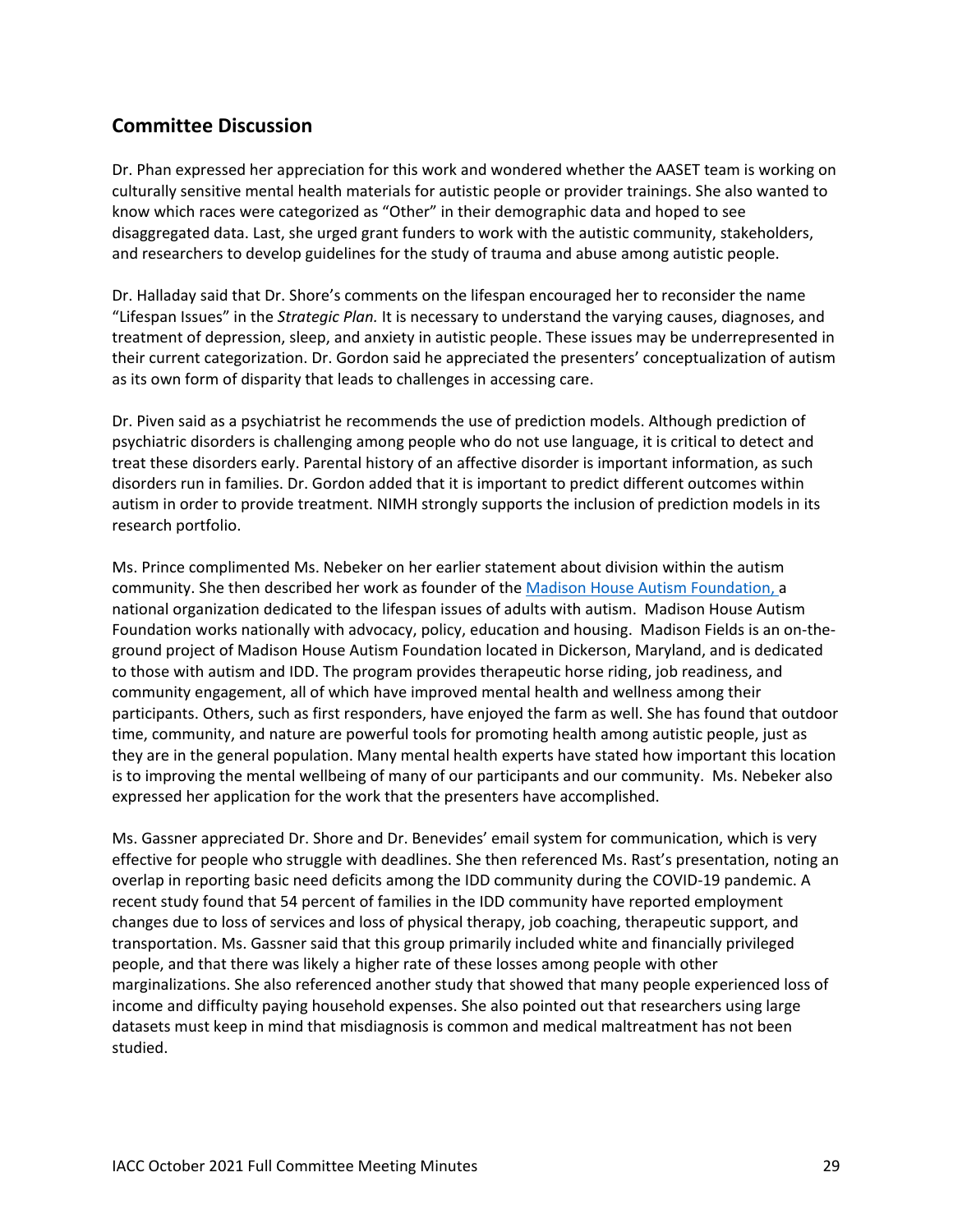Dr. Robertson echoed the importance of trauma-informed care, research partnership and collaboration with autistic people, and positive approaches to mental health. The DOL recognizes that access to gainful employment is a strong determinant of health, particularly in terms of access to health care supports. He noted that mental health research rarely includes positive psychology, such as optimism and resilience, but could be particularly relevant in the autism field. Positive psychology may be a valuable component of the *Strategic Plan*. Last, he asked presenters to comment on efforts to reduce marginalization, trauma, and barriers to care for autistic people in inpatient settings. Dr. Shea agreed with Dr. Robertson. Data and solutions are needed now.

Ms. Rast added that the data on inpatient settings was drawn from many kinds of hospitals, covering about 97 percent of the U.S. However, this likely is not fully representative of autistic inpatients. She noted that the data are limited in that they describe diagnoses and procedures but do not capture their true experiences during hospitalization, such as use of restraint. Her work has been primarily focused on primary care, rather than hospitalization.

Mr. Srinivasan expressed his appreciation for the presenters and agreed that autistic people do not have parity for mental health coverage. He pointed out that research hospitals like Stanford and University of California, San Francisco do not accept state Medicaid for mental health care. He also cited research that finds that psychotropic medications work differently—and perhaps less effectively—for autistic people than in the general population. Yet, these medications remain first-line treatments for any autism behavior. Studies show that long-term use of psychotropics cause health problems, such as liver damage, weight gain, and Parkinson's. These issues plus the increased risk of neuropsychiatric disorders make aging frightening.

Ms. Smith asked about research on outpatient alternatives to institutionalization for crisis care. Ms. Rast said that the U.S. lacks crisis care systems in general, and are much less able to support autistic patients in crisis. Dr. Gordon said that NIMH has a research portfolio in crisis intervention services, but he was unsure whether any studies focus specifically on ASD.

Ms. Myrick expressed that disparities in mental health care should be highlighted as a specific objective in the *Strategic Plan*. The disparities were not surprising personally and the data highlighted that there is more work to be done.

Dr. Gordon and other IACC members thanked the panelists.

#### **Round Robin Updates**

**Joshua Gordon, M.D., Ph.D.,** Director, NIMH and *Chair*, IACC **Susan Daniels, Ph.D.,** Director, OARC, NIMH; *Executive Secretary*, IACC; and Acting National Autism Coordinator

Committee members offered Round Robin updates.

Dr. Marvin followed up on the previous day's discussion about ODEP efforts. Last month, Assistant Secretary Williams and the SSA Commissioner Kilolo Kijakazi met to discuss strategies to address common goals and will meet again this month with a larger group. ODEP and SSA collaborated on several projects over the past decade. SSA has also worked with agencies to promote employment and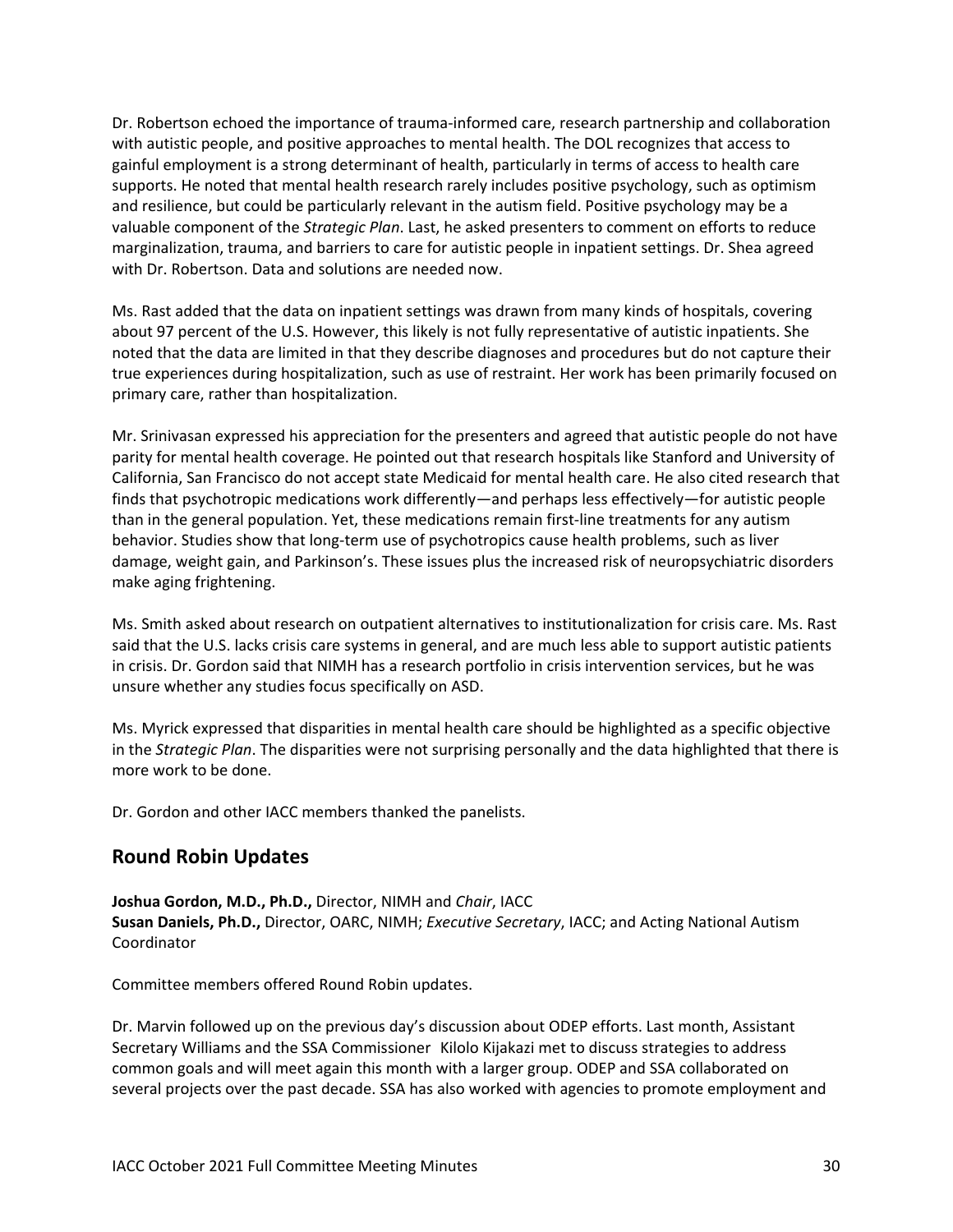well-being for all people with disabilities. Dr. Jeffrey Hemmeter, the Acting Deputy Associate Commissioner of the Office of Research Demonstration and Employment Support at the SSA, has agreed to speak at the next IACC meeting to present ongoing work. She also highlighted an open [Request for](https://www.federalregister.gov/documents/2021/09/17/2021-20158/request-for-information-on-potential-disability-insurance-and-supplemental-security-income)  [Information](https://www.federalregister.gov/documents/2021/09/17/2021-20158/request-for-information-on-potential-disability-insurance-and-supplemental-security-income) (RFI) about potential disability insurance and supplemental security income demonstration. Input would inform deliberations about future demonstrations and tests.

Dr. Diana Bianchi informed the Committee that the *Eunice Kennedy Shriver* National Institute of Child Health and Human Development (NICHD) has launched th[e Strategies to Enrich Inclusion and Achieve](https://www.nichd.nih.gov/about/org/strive)  [Equity \(STRIVE\) Initiative,](https://www.nichd.nih.gov/about/org/strive) which aims to improve equity, diversity, and inclusion in all aspects of their research and workforce. They are also seeking ideas and feedback to inform research on health disparities across their portfolio for the next five years. Input is being collected though an [Ideascale](https://nichd.ideascalegov.com/#current-campaign)  [platform.](https://nichd.ideascalegov.com/#current-campaign) She briefly reviewed findings of a new study that found oxytocin does not improve social functioning of autistic children and adolescents. She concluded by noting that the application deadline for the [Autism Centers of Excellence: Centers](https://grants.nih.gov/grants/guide/rfa-files/RFA-HD-22-008.html) request is November 9, 2021.

Dr. Halladay gave funding announcements for the **Autism Science Foundation**. The organization announced an award cycle for pre- and post-doctoral fellowships with a new mechanism for postundergraduates, which is analogous to the NIH post-baccalaureate mechanism to support young or junior-level scientists. She encouraged the IACC to collaborate with the FDA to stringently regulate marketing practices based on minimal findings. At this time, a company is moving forward with a stem cell therapy for autism despite insufficient scientific evidence. They plan to charge families out of pocket for the treatment.

Dr. Rivera invited all participants to attend University of California, Davis' third annual [Neurodiversity](https://health.ucdavis.edu/mindinstitute/events/index.html)  [Summit](https://health.ucdavis.edu/mindinstitute/events/index.html) on November 5, which will include presentations, panel discussions, and moderated debates. This year's topic is non-speaking autism and IDD and neurodiversity. Discussants will focus specifically on experiences of discrimination and stigma.

Dr. Robertson said that the DOL is seeking input for the ODEP research project referenced yesterday by Ms. Williams. He hoped to connect with committee members offline. He also suggested inviting Maryland's new state autism coordinator to speak at a future IACC meeting.

Ms. Gassner said that collaborators from the INSAR'[s Autistic Researchers Committee](https://www.autism-insar.org/page/INSARARC) are nearing a launch date for their database of autistic individuals who wish to participate in research or otherwise engage the autism community.

Dr. Johnson announced several new awards from the [Administration for Community Living \(ACL\),](https://acl.gov/) including a self-advocacy resource and technical assistance center and a project to bridge aging and disability services. They are also funding community collaborations to support competitive integrated employment and issues related to dual diagnosis.

Ms. Crane referenced several new [Autistic Self Advocacy Network](https://autisticadvocacy.org/) resources, including a toolkit to help autistic people navigate home- and community-based services (HCBS) services as well as a resource for women and families on reproductive health issues that intersect with disability. They are also asking their community members to share their COVID-19 vaccine experiences to help others access the vaccine.